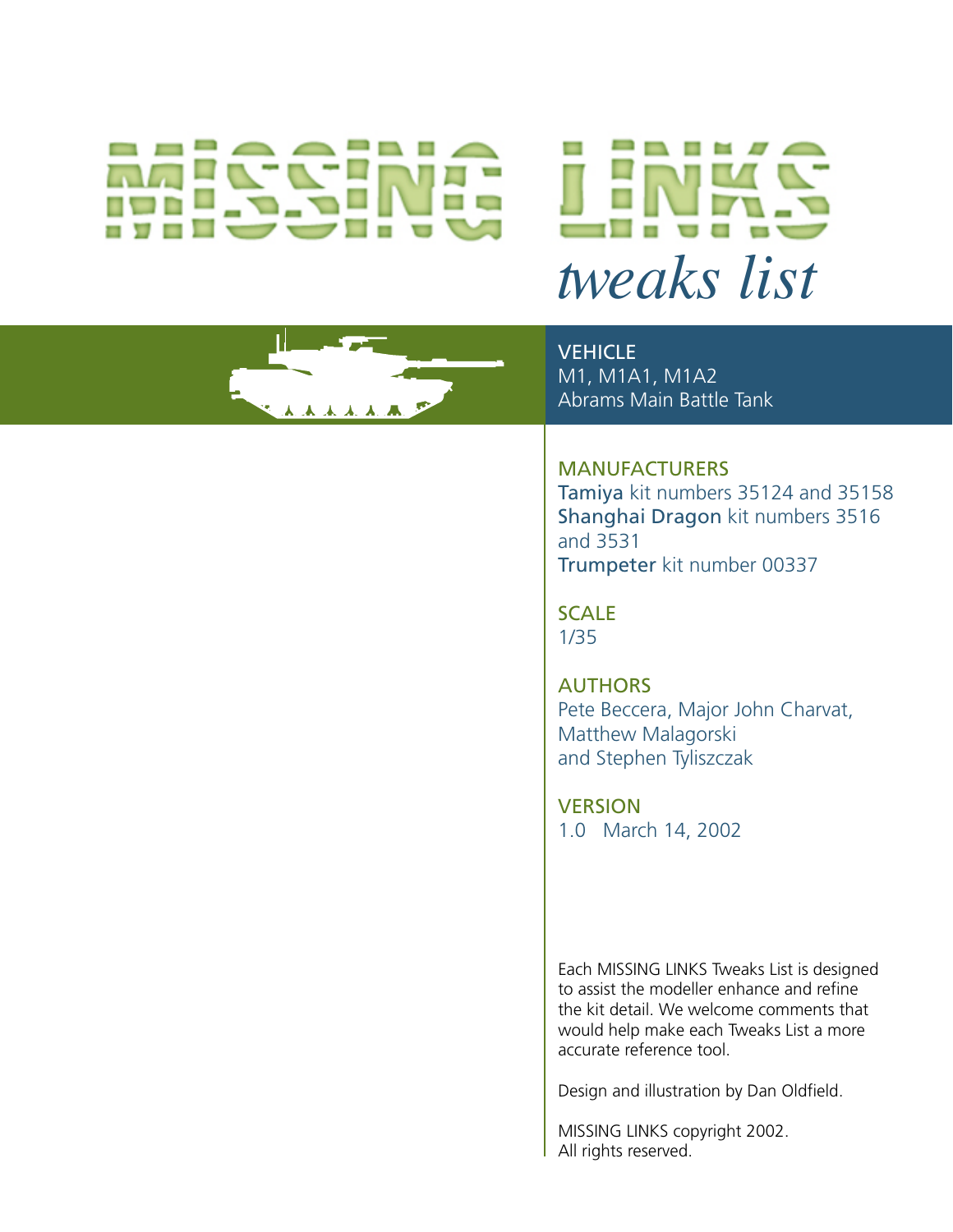

# **TABLE OF CONTENTS**

| Shanghai Dragon M1A1 Heavy Armor with Mine Plow (#3516) and                                    |  |
|------------------------------------------------------------------------------------------------|--|
|                                                                                                |  |
|                                                                                                |  |
|                                                                                                |  |
|                                                                                                |  |
| Review for Eduard's M1-A1 Abrams Detail Set (#35 057) for the Academy M1 Kit (#1345)           |  |
| Review for Verlinden Productions' M1 Abrams Update & Interior Set (#621)                       |  |
| Review for Eduard's M1-A1 Abrams Detail Set (#35333) for the Tamiya kit                        |  |
| Review for Eduard's M1-A1 Abrams Detail Set (#35259) for the<br>Shanghai Dragon M1A2Abrams kit |  |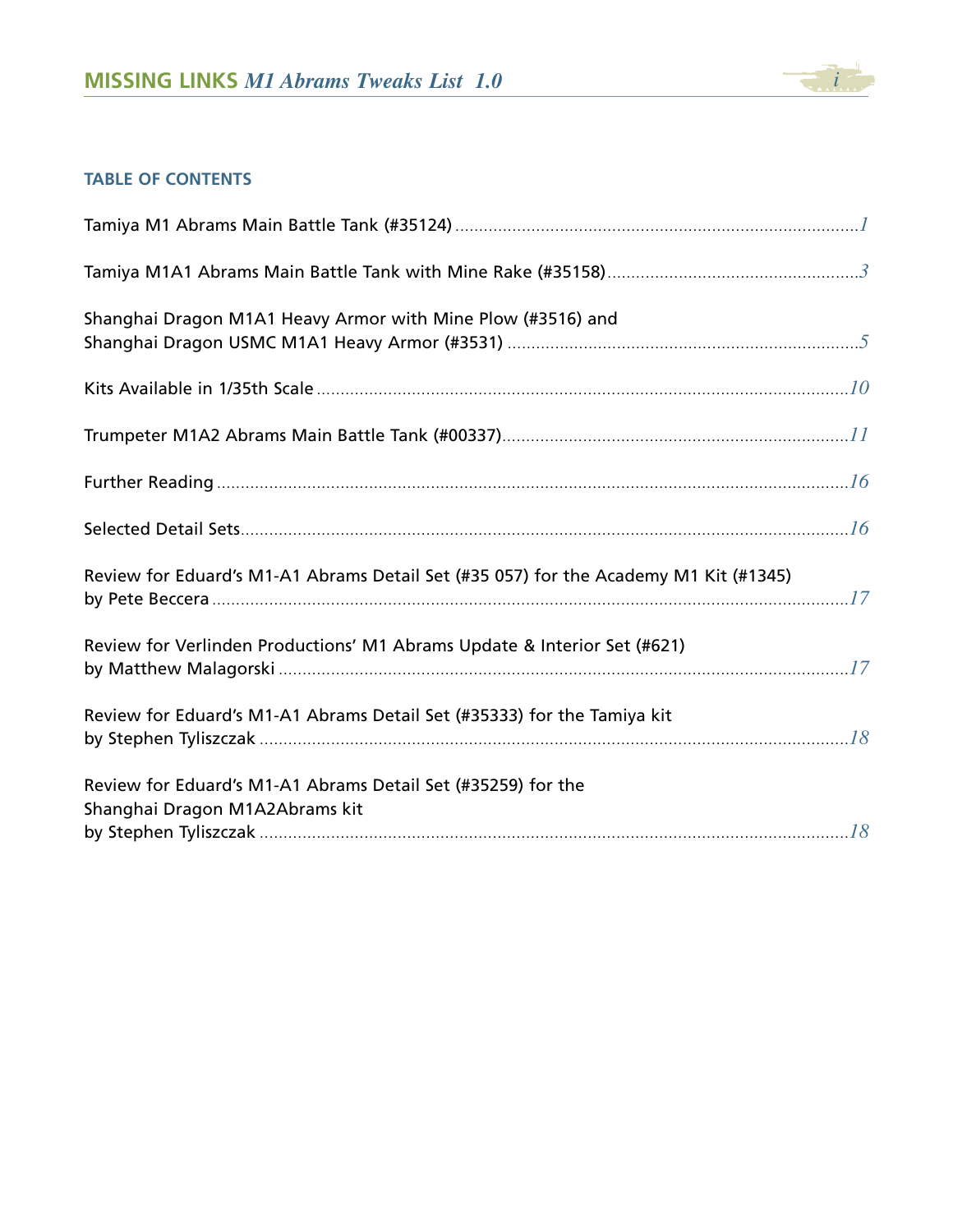## **Tamiya M1 Abrams Main Battle Tank (#35124)**

#### **HULL**

- Front driving lights drilled out and replaced with M.V. Products lenses
- Windshield wipers added to Driver's hatch periscope from plastic strip
- Crowbar brackets on front side skirts made from K&S square brass tubing cut in a miter box
- Front fender spring rods made from copper wire
- Front fender spring rod mounts made from lead foil and two bolt heads from a Waldron Sub Miniature Punch & Die Set
- Weather stripping added to tops of side skirts from plastic strip
- Bolt head detail added to side skirt weather strips from Waldron Sub Miniature Punch & Die Set
- All side skirt hinge pin detail added from a Waldron Sub Miniature Punch & Die Set
- Triangle shaped side skirt mounts made from plastic strip
- Crew mounting cables on front side skirts replaced with picture hanging wire
- Rear Side skirt locking pins made from sprue
- Rear Side skirt locking pin mounts made from lead foil
- Locking pin retaining chains made from Campbell Scale Chain
- Weld seams added to all hull lifting rings from Green Stuff putty
- Weld seams added behind drive sprockets where rear hull plate and hull sides meet from Green Stuff putty
- External fire extinguisher opening cutout
- External fire extinguisher handle made from plastic strip
- Crew heater drain drilled out
- Lightening holes drilled into drive sprockets (4 each)
- All hull stowage bin handles removed, and replaced with plastic strip
- Non Skid Texture needs added
- Add vertical weld seems to the upper hull where the air intakes top angle meet the engine deck, area looks like this form the side almost

#### Engine Deck

- Kit exhaust sawed off
- Engine exhaust outlets rebuilt from plastic sheet (Templates made before removing kit part)
- Engine exhaust door louvers scratch built with plastic strip cut in a Northwest Shortlines Chopper
- Kit engine exhaust grates cut from kit part, sanded, drilled open, & remounted to the exhaust doors with plastic strip
- Hinge pin detail added to engine exhaust door hinges from Waldron Sub Miniature Punch & Die Set
- Upper engine deck lift rings made from plastic strip punched with a Waldron Sub Miniature Punch & Die Set
- Rear tail light guards made from aluminum tubing cut in a K&S tube cutter, Notches cut into guards with a razor saw
- Rear tail lights replaced with red M.V. Products Lenses cut in half
- Rear tail light electrical cables made from sprue
- Locking pin detail added to tow hook from Waldron Sub Miniature Punch & Die Set

#### **TURRET**

- Non Skid texture needs added
- Muzzle reference sensor mount made from plastic strip
- Muzzle reference sensor made from sprue
- Muzzle reference sensor protective cover made from lead foil
- Muzzle reference sensor glass made from 5 minute epoxy
- Coax machine gun flash suppressor made from aluminum tubing & sprue
- Searchlight mounting bracket holes drilled out with a pin vise
- Turret mantlet upper debris door made from plastic strip, hinges made from sprue
- Gunner's primary sight made from plastic strip & aluminum tubing, Sight Glass made from clear epoxy
- Gunner's thermal sight made from plastic strip & aluminum tubing, Sight Glass made from clear epoxy
- Laser range finder made from plastic strip & filled with clear epoxy
- Thermal Sight Glass made from 35mm Purple negative film
- Gunner's sight box lifting brackets drilled out with pin vise
- Bolt detail added to top of Gunner's sight box from Waldron Sub Miniature Punch & Die Set
- Smoke grenade discharger mounts scratch built from plastic strips
- Bolt detail added to tops of smoke grenade dischargers & discharger mounts from Waldron Sub Miniature Punch & Die Set
- All turret stowage bin handles removed, and replaced with plastic strip
- All stowage bin rails replaced with brass wire bent to shape around a home made jig (.030 evergreen rod also works well)

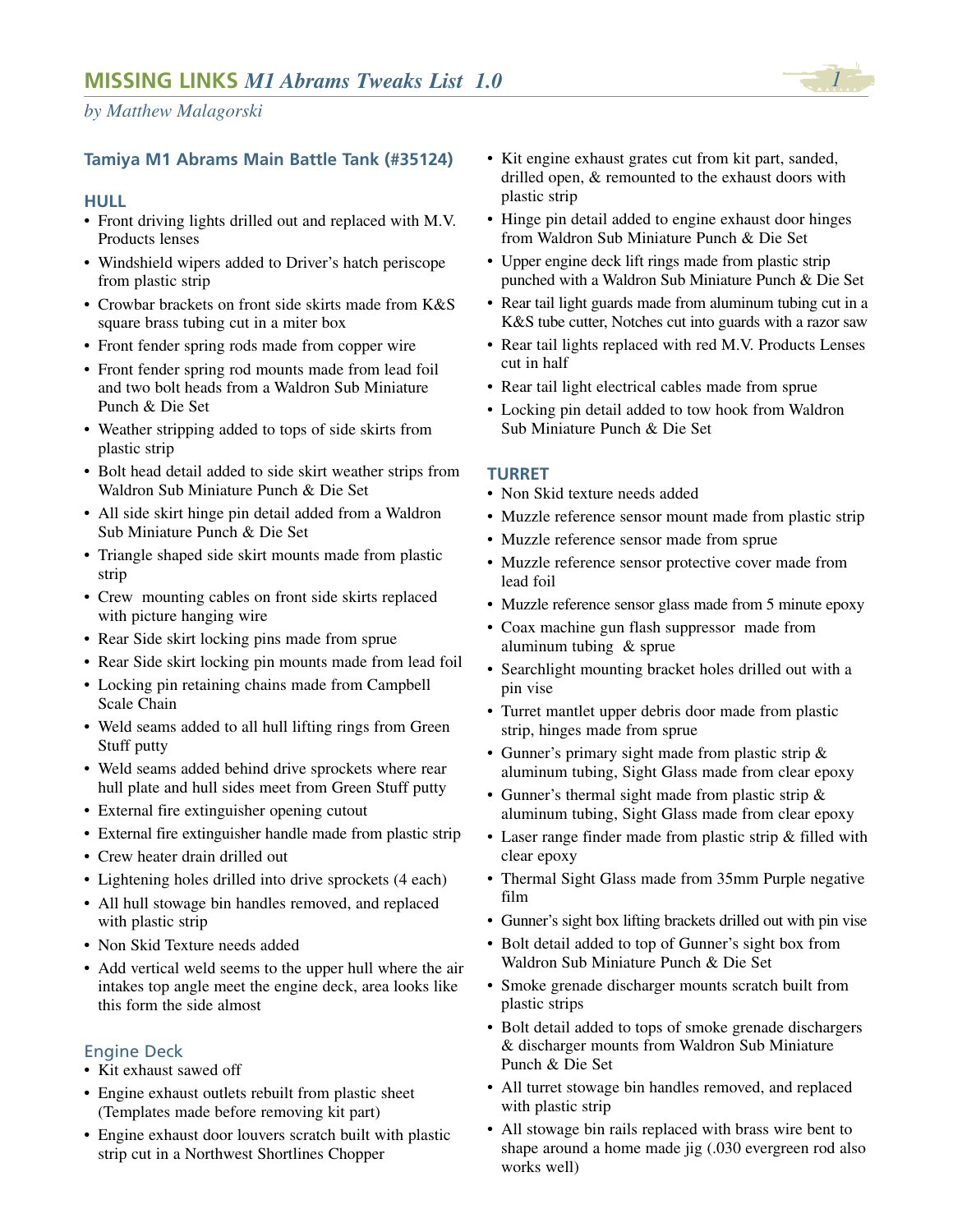- Eyebolts added to back of turret from Grandt Line O Scale Metal Eyebolts
- Rear turret webbing needs made
- Wind sensor needs new top
- Tow cables replaced with picture hanging wire annealed with a candle
- Tow cable brackets made from lead foil
- Tow cable debris deflectors made from plastic strips filed and sanded to shape
- .50 ammo box bins made from plastic strip (what are you referring to here, the ammo box holder on the left side?\*
- Antennae mounts detailed with bolt heads from a Waldron Sub Miniature Punch & Die Set
- Antennae springs made from copper wire wound around a straight pin
- Antennas made from sprue

# Commander's Cupola

- All periscopes made from 1/8" tinted Plexiglas
- Commander's .50 primary sight drilled out & filled with clear gloss
- Eyebolts made from copper wire wrapped around steel wire
- Bolt detail added to base of machine gun cradle support arm from a Waldron Sub Miniature Punch & Die Set
- Hinge detail added to hatch from a Waldron Sub Miniature Punch & Die Set
- MG cradle made from plastic strip, locking pins made from Waldron Sub Miniature Punch & Die Set & Campbell Scale Chains
- Bolt detail added to machine gun mount elevation motor from Waldron Sub Miniature Punch & Die Set
- Ammo box cradle made from plastic strip
- 12.7mm Ammo belt-Tamiya
- MG Feed cover added from plastic strip
- MG Barrel lock added from plastic strip
- MG Barrel drilled out with a pin vise
- MG Charging cable made from sprue
- MG manual triggers made from plastic strip
- MG electrical trigger detailed with small copper wire & plastic strip

#### Loader's Hatch

- Hatch lifting handle made from copper wire
- Periscope replaced with tinted Plexiglas (Optional)
- MG cradle made from plastic strip, locking pins added from a Waldron Sub Miniature Punch & Die Set & Campbell Scale Chains
- Ammo box cradle made from plastic strip
- 7.62mm Ammo belt-Tamiya
- Barrel drilled out with pin vise
- Charging cable made from sprue
- Triggers made from plastic strip
- Elevation locking handle made from sprue
- Traverse locking handle made from plastic strip

#### **TRACKS**

• Replace with Armor Track T-156 individual link tracks (AFV club does not make T-156 tracks, only armor track)

#### *REFERENCES*

*M1A1 Operator's Manual* US Army *The M1 & M1A1* Museum Ordnance Special, Darlington **Productions** *Warmachines #5-M1,IPM1, M1A1* Verlinden Productions *M1 Abrams In Action* Squadron/Signal

*M1 Abrams* Motorbuch International

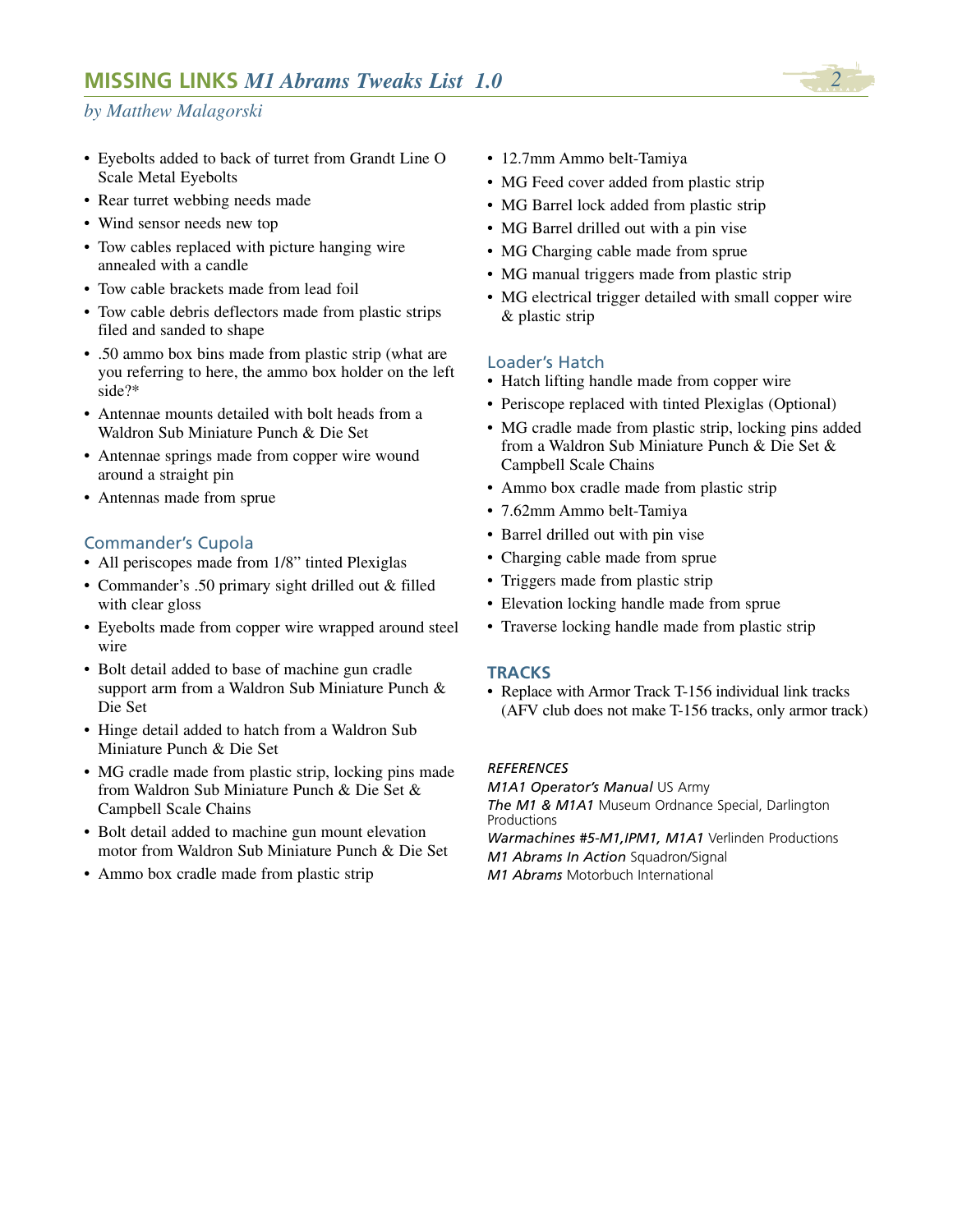#### **Tamiya M1A1 Abrams Main Battle Tank with Mine Rake (#35158)**

#### **HULL**

- Front driving lights drilled out and replaced with M.V. Products lenses
- Windshield wipers added to Driver's hatch periscope from plastic strip
- Crowbar brackets on front side skirts made from K&S square brass tubing cut in a miter box
- Front fender spring rods made from copper wire
- Front fender spring rod mounts made from lead foil and two bolt heads from a Waldron Sub Miniature Punch & Die Set
- Weather stripping added to tops of side skirts from plastic strip
- Bolt head detail added to side skirt weather strips from Waldron Sub Miniature Punch & Die Set
- All side skirt hinge pin detail added from a Waldron Sub Miniature Punch & Die Set
- Triangle shaped side skirt mounts made from plastic strip
- Crew mounting cables on front side skirts replaced with picture hanging wire
- Rear Side skirt locking pins made from sprue
- Rear Side skirt locking pin mounts made from lead foil
- Locking pin retaining chains made from Campbell Scale Chain
- Weld seams added to all hull lifting rings from Green Stuff putty
- Weld seams added behind drive sprockets where rear hull plate and hull sides meet from Green Stuff putty
- External fire extinguisher opening cutout (Behind NBC Unit)
- External fire extinguisher handle made from plastic strip (Behind NBC Unit)
- Crew heater drain drilled out (In front of NBC Unit)
- Lightening holes drilled into drive sprockets (4 each)
- Right hull stowage bin handles removed, and replaced with plastic strip
- Non Skid Texture needs added

#### Mine Rake

• Retaining clips need added to all mounting bolts from wire or sprue

#### Engine Deck

- Kit exhaust sawed off
- Engine exhaust outlets rebuilt from plastic sheet (Templates made before removing kit part)
- Engine exhaust door louvers scratch built with plastic strip cut in a Northwest Shortlines Chopper
- Kit engine exhaust grates cut from kit part, sanded, drilled open, & remounted to the exhaust doors with plastic strip
- Hinge pin detail added to engine exhaust door hinges from Waldron Sub Miniature Punch & Die Set
- Upper engine deck lift rings made from plastic strip punched with a Waldron Sub Miniature Punch & Die Set
- Rear tail light guards made from aluminum tubing cut in a K&S tube cutter, Notches cut into guards with a razor saw
- Rear tail lights replaced with red M.V. Products Lenses cut in half (Tamiya clear red acrylic paint works just as good and is a lot easier to do)
- Rear tail light electrical cables made from sprue
- Locking pin detail added to tow hook from Waldron Sub Miniature Punch & Die Set

#### **TURRET**

- Non Skid texture needs added
- Muzzle reference sensor mount made from plastic strip
- Muzzle reference sensor made from sprue
- Muzzle reference sensor protective cover made from lead foil
- Muzzle reference sensor glass made from 5 minute epoxy
- Coax machine gun flash suppressor made from aluminum tubing & sprue
- Searchlight mounting bracket holes drilled out with a pin vise
- Turret mantlet upper debris door made from plastic strip, hinges made from sprue
- Gunner's primary sight made from plastic strip & aluminum tubing, Sight Glass made from clear epoxy
- Gunner's thermal sight made from plastic strip & aluminum tubing, Sight Glass made from clear epoxy
- Laser range finder made from plastic strip & filled with clear epoxy
- Thermal Sight Glass made from 35mm Purple negative film
- Metal lip added to front of the Gunner's sight box from plastic strip
- Gunner's sight box lifting brackets drilled out with pin vise
- Bolt detail added to top of Gunner's sight box from Waldron Sub Miniature Punch & Die Set
- Smoke grenade discharger mounts scratch built from plastic strips
- Bolt detail added to tops of smoke grenade dischargers & discharger mounts from Waldron Sub Miniature Punch & Die Set

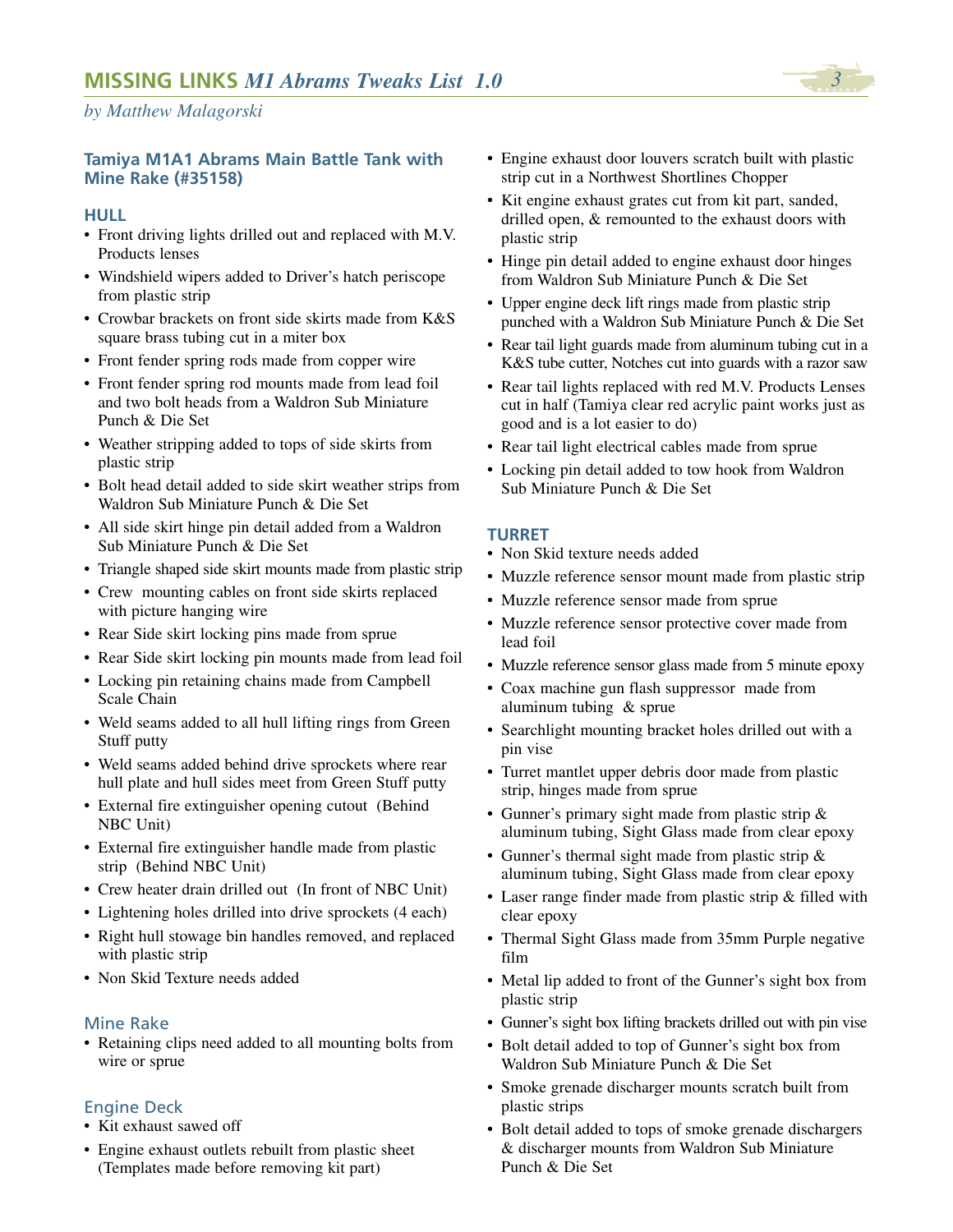- All turret stowage bin handles removed, and replaced with plastic strip
- All stowage bin rails replaced with brass wire or .030 plastic rod bent to shape around a home made jig
- On The Mark steel mesh added to rear stowage basket
- 20mm ammo can holders on back of stowage basket made from sheet plastic (Field modification)
- Tie down cleats added to back of turret from Waldron Sub Miniature Punch & Die Set and sprue
- Wind sensor made from aluminum tubing, plastic strip & sprue, hole cut out with Dremel Motor tool
- Grandt Line eyebolts added to bottom of stowage basket
- Tow cables replaced with picture hanging wire annealed with a candle
- Tow cable brackets made from lead foil
- Tow cable debris deflectors made from plastic strips filed and sanded to shape
- .50 ammo box shelves made from plastic strip
- Antennae mounts detailed with bolt heads from a Waldron Sub Miniature Punch & Die Set
- Antennae springs made from copper wire wound around a straight pin
- Antennas made from sprue, tied down with stiffened string, lead foil used for end clamps

#### Commander's Cupola

- All periscopes made from 1/8" tinted Plexiglas
- Commander's.50 primary sight drilled out & filled with clear gloss
- Eyebolts made from copper wire wrapped around steel wire
- Bolt detail added to base of machine gun cradle support arm from a Waldron Sub Miniature Punch & Die Set
- Hinge detail added to hatch from a Waldron Sub Miniature Punch & Die Set
- MG cradle made from plastic strip, locking pins made from Waldron Sub Miniature Punch & Die Set & Campbell Scale Chains
- Bolt detail added to machine gun mount elevation motor from Waldron Sub Miniature Punch & Die Set
- Ammo box cradle made from plastic strip
- 12.7mm Ammo belt-Tamiya
- MG Feed cover added from plastic strip
- MG Barrel lock added from plastic strip
- MG Barrel drilled out with a pin vise
- MG Charging cable made from sprue
- MG manual triggers made from plastic strip
- MG electrical trigger detailed with small copper wire & plastic strip

#### Loader's Hatch

- Hatch lifting handle made from copper wire
- Periscope replaced with tinted Plexiglas
- MG cradle made from plastic strip, locking pins added from a Waldron Sub Miniature Punch & Die Set & Campbell Scale Chains
- Ammo box cradle made from plastic strip
- 7.62mm Ammo belt-Tamiya
- Barrel drilled out with pin vise
- Charging cable made from sprue
- Triggers made from plastic strip
- Elevation locking handle made from sprue
- Traverse locking handle made from plastic strip

#### **TRACKS**

• Replace with Armour Track Models T-156 individual link tracks or AFV Club T-158 "Big Foot" or Armor Track T-158 single link workable tracks

#### *REFERENCES*

*M1A1 Operator's Manual* US Army

*The M1 & M1A1* Museum Ordnance Special, Darlington Productions

*Warmachines #5-M1,IPM1, M1A1* Verlinden Productions *M1 Abrams In Action* Squadron/Signal *M1 Abrams* Motorbuch International

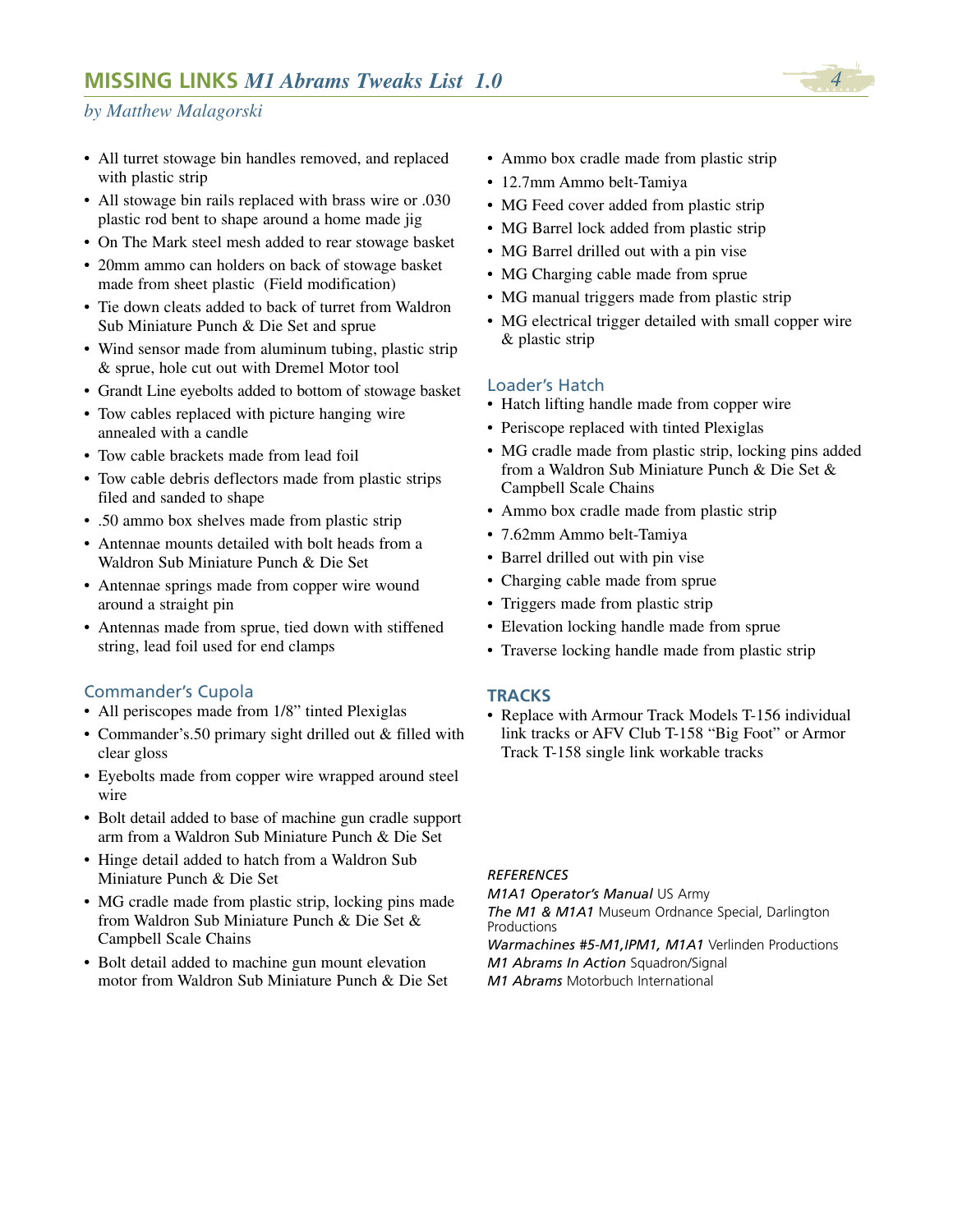#### **Shanghai Dragon M1A1 Heavy Armor with Mine Plow (#3516) and Shanghai Dragon USMC M1A1 Heavy Armor (#3531)**

# **HULL**

#### **Suspension**

- Support Rollers Mounts: At the locating holes for the support/return rollers add a plate of .010 styrene 7 mm x 7mm with bolts heads in each corner and drill new hole to mount the rollers.
- Drill out three lightning holes in the four support rollers Parts C11 & 12. Insert kit support roller into new mounting plates
- Sprockets: drill four lightning/mud relief holes in the outer hub approximately at the 2, 4, 8 and 10 o'clock positions. The holes are slightly oval shaped. Consult references for exact shape. The Legends M1 Accessory kit has a resin outer hub for the DML/SD M1A1 sprocket that has the correct mud relief holes incorporated and is meant to be added to Parts C-5.

#### **Track**

- Clean and fill the ejection marks in the kit strip and link track. If the model uses all the skirts, a shortcut is to delete the upper run of track.
- An option is to replace the kit track with AFV Club T-158 Bigfoot working individual link track. Tedious, fiddly work but worth the effort after the raised ejection marks are removed.

#### **Skirts**

- Add plastic strip to the bottom and sides of parts A23 & 29 (#1 Left and Right Skirt) and Part A19 (#2 Right Skirt) These skirts have additional armor and are thicker than the rest of the skirt panels. Replace the plastic the mounting stirrups on the bottom of the # 1 skirts with fine twisted wire. Replace the square "blobs" on the top of Parts  $23 \& 29$  with square brass tubing.
- Thin the edges of the rest of the skirt panels. In actuality, the skirts are about ? inch thick.
- Open skirt hinge points with a drill & sharp knife. Deepen the skirt joints with the back of a #11 blade.
- Add upper skirt supports with plastic strip or epoxy putty. The supports are angled from the skirt to the raised tabs on the upper hull plate. Consult references for correct shapes. Add retaining pin details with slices of .035 and .047 rod. Add PE retaining chains.
- Add the rubber weatherstrips and their metal hold down strips from styrene strips and scratched bolt details or use the Eduard PE Skirt fittings to the tops of the skirts
- On most tanks, the #7 skirt is removed. Cut the skirt off, leaving the piano hinge intact. Drill five holes in a .010 X .030 strip of plastic. Then glue the strip to the hinge. Add two 2mm long pieces of .020 diameter rod to the rear mud flaps.
- *Detail Note:* If the #7 skirt is deleted, add styrene part under the sponson, above the sprocket, as DML produced the model with open sponson bottoms.
- If desired, add skirt supports between the hull and skirts. There are two per side, located between the number 2 and 3 road wheel stations and number 4 and 5 road wheel stations. Add a small triangle about 3-4 mm wide and 2-3 mm deep with a 3mm diameter and insert a 24-25mm (or however long to make contact with the side skirt insides) length or brass or styrene rod.

## Missing Hull Details

- Add the hull fire extinguisher handle by cutting a rounded square hole approximately 4mm long by 2mm in the side of the hull. The location for the hole is1 mm above the lower edge of the hull and 60mm forward of the end of the upper hull. Add a 2mm long T-shaped handle made from plastic strip or sprue.
- Drill a hole in the hull for the heater exhaust pipe in the round opening in Part A6. Insert an appropriately drilled out piece of .047 rod for the pipe itself.
- Replace part A8 with a slightly bent piece of .047 rod. Bevel the edges so it forms a vertical wedge. Point the wedge to the outside of the tank, in the locating hole and glue.
- Add missing details to fuel filler caps (four.) Each cap should have a retaining pin block between the tabs opposite of the hinges. Drill a hole through both tabs and the retaining block for an angled retaining pin (stretched sprue, plastic rod or copper wire), with a retaining chain (PE.)
- The hull back deck (Part A30) requires careful dry fitting, possible sanding and /or shimming to achieve a tight fit. The hinges for the screened access panels on the back deck will have to be either cut off with a sharp blade and relocated or add strips to bridge the gap between the doors and the ends of the hinges.
- Replace part A11 with copper wire or .020 rod bent to form a grab handle
- When the lower hull and upper hull are joined add a weld seem across the glacis plate, right where the seam from joining the hulls is about the correct place

#### Rear Hull Plate

• Discard kit taillight guards (Parts C10) and replace with new ones fabricated from ? inch aluminum (K&S) or

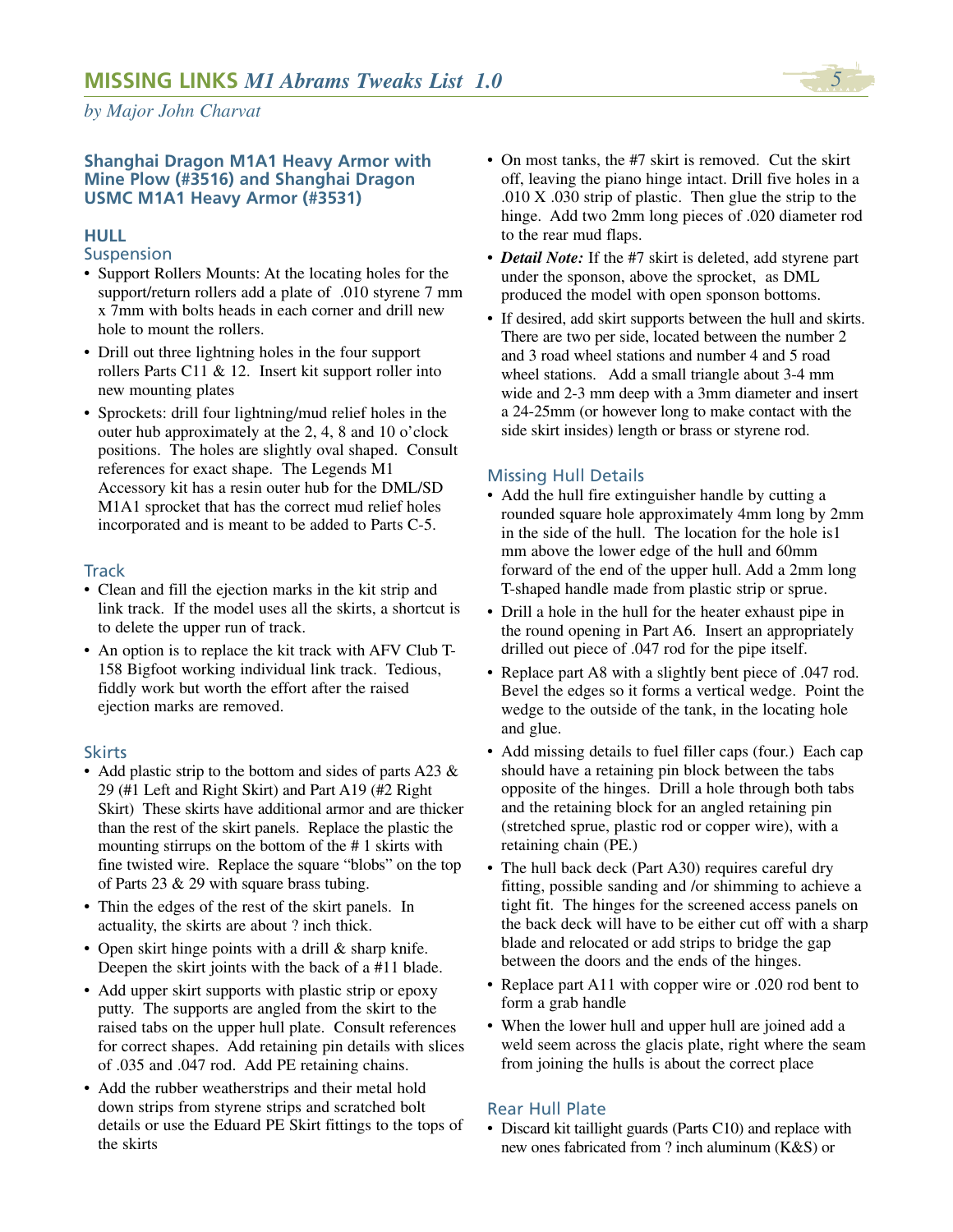plastic tubing (Evergreen, bore the tubing out to achieve a scale appearance), cutting a 3mm deep X 3mm long square out of the tube, on the inside right for the left side of the tank and the inside left for the right side of the tank.

- Add the Auxiliary Power Unit mounting points on the left rear hull made from .060 strip or scavenged from Part C-25.
- Replace the tow pintle with suitably detailed one from another modern US vehicle kit (Tamiya)
- Drill out the two lifting eyes on the upper part of the hull rear plate as well as the two tow points on the lower part of the rear plate.
- Thin or replace the rear mud flaps on both sides. Add a plastic square of .005 or .010 for the delineator plate, Decal #4. This marking is to identify that tank is an oversized vehicle to civilian traffic. It is a reflective sticker mounted on a removable plastic plate and found on tanks in Germany and Korea
- *Detail Point:* The whole rear plate can be scratchbuilt relatively easily for added detail. Use the DML/SD original plate for measurements. When reproducing the grill doors, the two outside sections (oil and transmission exhaust grills) have seven louvers. These are made by stacking sections of plastic, with spacers of strip styrene to maintain a uniform distance between each plate of the louver. The center engine exhaust grill has three louver panels that can also be fabricated by using strips to achieve the uniform spacing. Cover the grills with grates scavenged from the original kit part and sanded to reduce the thickness. If desired, omit one or two of the grates to shoe off your work as tanks occasionally lose the gratings while maneuvering.

#### Drivers Hatch

- Add a raised ring of .010 x.060 starting about 1mm in front of the raised portion of the hatch on one side to the opposite side of the hatch . Sand and file the strips to match the contours of the hatch edges, leaving a 1mm overlap on the edge of the hatch.
- Cut a notch in the styrene with a razor saw to match up with the notch in the front slope in front of the hatch
- Add square reinforcing plate behind center vision block mount. Add the hatch lock on the back of the drivers hatch, using .030 square strip. Add a small hook on the lock using copper wire (consult reference photos)
- Add vision blocks made from strip styrene. Using stretched sprue, add wiper blades to the center vision block.

#### Front Fenders

• Add hinges to the inside and outside of the fenders. The inside arm consists of a 5mm X 1mm of .010 strip



with a slice of .035 rod to represent the hinge pin. The outside hinge is a 2mm X 1mm of .010 strip also with the slice of .035 rod.

- Fill the depression that runs across the width at the top of the fender.
- Make "L" shaped fender spring rests and mount on the inside of the fender, 12mm forward from the rear of the fender
- Fabricate fender retaining springs from thin wire or .020 rod. The shape is shown below:
- Locate the spring in the slight break in the non-skid surface.
- Secure to the hull with "j" hooks made from the same material, with the hook in the "J" being of the same diameter as the fender spring rod. Drill the holes for the spring retainers 4mm from the outside edge of the hull and 2mm from the inside edge. Use CA to secure the hooks.
- Ensure that the inside arms of the spring rods are laying on the fender spring rests (figure 1).
- *Detail Point:* tank crews will store their extra track end connectors by inserting them on the inside arms of the spring rods. This keeps them handy as well as provides a device to keep the fender (when rotated 180 degrees, under the raised fender) when conducting track maintenance.
- If desired, an "X" shaped depression can be scored into the fender to replicate the reinforcing detail seen on some M1 series fenders

#### **Headlights**

• Remove the two angled cylinders vicinity of the headlight mounts and replace with a 2mm long piece of.080 rod. Glue to the rod to the hull and add triangular reinforcements at the 12, 3 and 9 o'clock positions. Drill out headlights and replace them with MV lenses (LS 29). Add strip to the rear of the headlight assemblies to allow it to make contact with the cylinder.

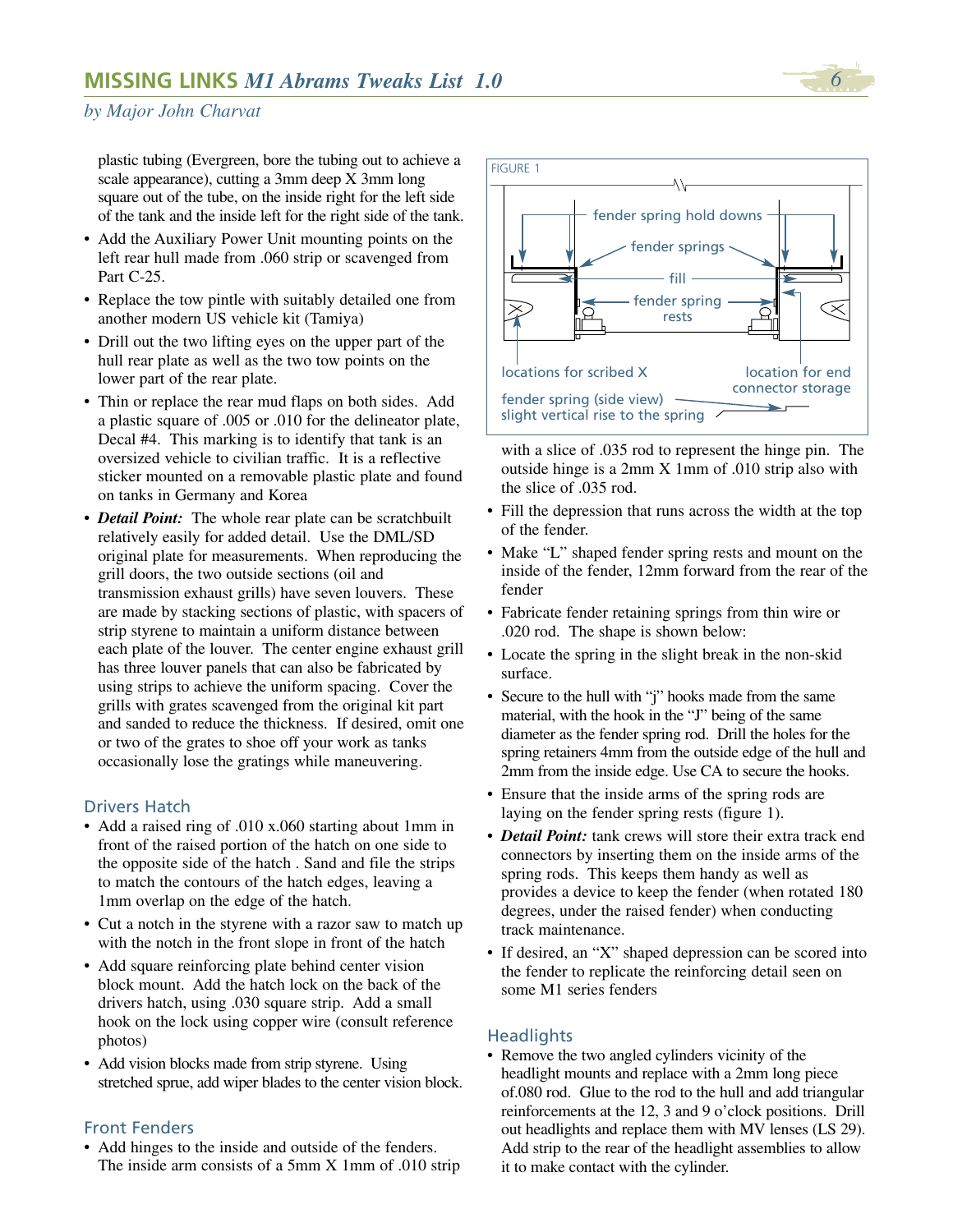

## Headlight Brush guards

- Delete parts C6 on both sides. Replace the vertical part with a .030 X .050 strip, angled forward. Use a piece of .030 X .050 strip to run form the vertical post to the step on the forward part of Part C9. Add bolt detail on the top of the guard on the vertical post and add a half circle with a bolt under the guard on the inside of Part C9.
- Replace lower tow points (with the oversized holes to mount the Mine Plow) with ones fabricated from .060 strip or scavenged from the unused hull Auxiliary Power Unit Part A25

#### **TURRET**

#### Smoke Grenade Launchers

- Replace the kit's M-250 Smoke grenade launchers with the set found in a Tamiya modern US Armor Kit (M1, M1A1, M60A3 or M60A1.) The kit units can be used with filling and sanding to blend the launcher tubes into the base.
- Attach the launchers to the mounts found in the Eduard M1A1 PE set. Ensure that the assembly is pointing away from the tank at an angle.
- Add the electrical connection using thin copper wire, attaching one end to the rear of the launcher and the other to the Smoke Grenade Launcher conduits extensions.

#### Smoke Grenade Launcher conduits

- Make a triangular extension to the conduits, extending over the side of the turret by 2mm.
- Add bolt down detail with .020 rod, .010x.020 strip and Grandt Line bolt details.

#### APU Connector & Conduits

- If modeling a vehicle with a bustle mounted Auxiliary Power Unit, then add additional conduits, consisting of angle iron on the real vehicle to the turret.
- First, remove the molded angle from the bulged cover, behind the TC's & Loader's hatches to the corner where the conduit angles towards the front of the turret.
- Add a 2mm x 4mm junction box at the end that angles forward.
- Make a new flat conduit that is 2mm wide and 21mm long, with a bend to allow it to attach the bulged cover behind the TC's hatch.
- Make an angled cutout 5mm long, 4mm from the junction box end of the conduit (figure 2).
- Add a 25mm angled conduit, parallel to the left side blow out panel, attaching to the junction box and to the APU connector on the rear of the turret.



• Make the connector from styrene strip, consulting references, or "liberate" the connector box it from Trumpeter M1 series kit.

#### Sponson Boxes

- Ensure the boxes mount square and flush on the turret. Add .50 caliber ammunition can mount and strap as well as the turret box mounting point, both are found in the Eduard PE set.
- Add a wire loop for the upper attachment point for the ammunition can strap
- The sponson box lid handles can be replaced with the parts found in the Eduard PE set, the only drawback is that they are flat. The kit handles can be carefully cut off and repositioned as the real ones have a habit of coming unlatched if they are not locked with a padlock.
- Add padlocks if desired

#### Turret Rails

- Make all 6 turret rails from brass or styrene rod (.030- .035 diameter). Make a rounded 90 degree angle in them and insert them into pre-drilled holes in the turret and in the cutout notches in the turret boxes. Some dry fitting might be needed here as well as filling of some notches and making new notches with a file.
- Cap the ends with Part F38/F39 or a similar scratch built end support made from .020 styrene.

#### Tow Cable Attachments.

- Remove the ill shaped bulges on the front of the turret. Replace with an angled /triangular shaped slice of styrene tubing.
- Use .040 styrene rod to make "T" shaped forward attachment point.
- Make five cup shaped mounting clips per side from aluminum or plastic, 1mm wide, mounting the first one 15mm from the front attachment, below the turret box, and then 10mm apart there after. Another option is to use the clips that come with the Eduard PE set
- The rear cable retainer is a "C" shaped sleeve, 3mm long, to allow the tow cable end to slide into it to secure the cable on the turret.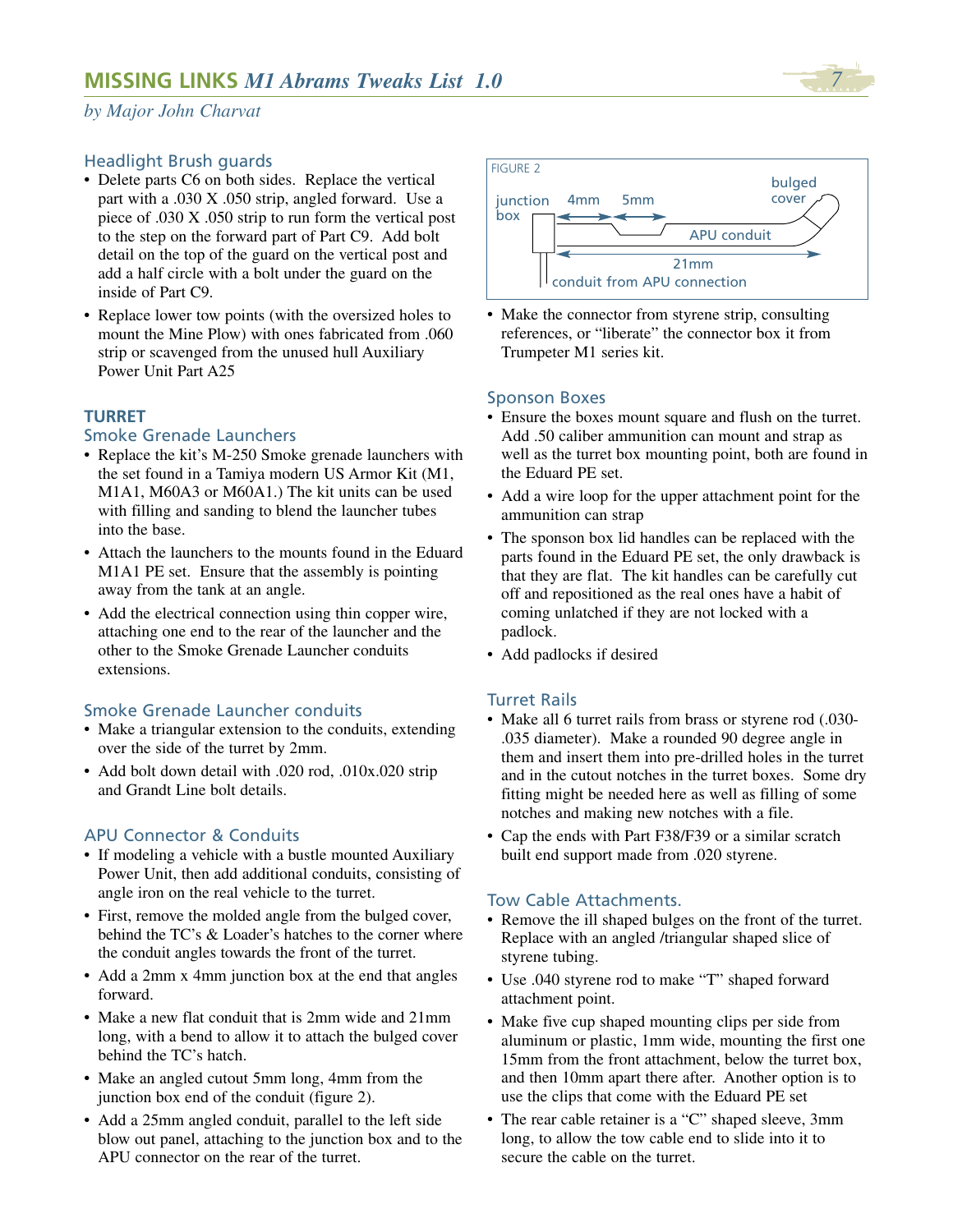#### Smoke Grenade Boxes

- Add mounting points behind the mounting tabs that raise the box .5 to 1mm above the side of turret.
- Add the missing hinge detail to the top of the box with strip, 2mm from the ends of the box.

#### Loader's Hatch

- Add a 1.5mm circular strip of .010 styrene to the edge of the Loader's hatch to make the reinforced lip, found on M1A1s &M1A2s in the late 1990's. Leave a slight overlap of the strip on the outside of the hatch.
- Add the handle, made from copper wire, to the hatch at the 2 o'clock position.
- Make the hatch latch post from a 1mm x 1mm piece of styrene with a wire or styrene rod post. Mount it at the 8:30 position on the new rim on the hatch.
- Add the two hasps to the hatch. The first is the security hasp made from styrene strip located next to the hatch handle. The second is a shipping latch, consisting of an angled metal tab on the front of the hatch at the 12:00 position and a swiveling rod/latch, similar to an eye bolt (pivot) with a wing nut on the end to secure the hatch (figure 3). Consult references.

#### Loader's M240 & Mount.

- Add a locking lever to the base of the MG Mount, Part F2. Add a second handle, consisting of a rod with a circular grip added to the MG (Part F58) at the post on the bottom of MG base (consult references).
- Add a charging cable made from thin wire to the right side of the MG.
- Add a latch on the back of the spent brass catcher below the MG. Drill out the flash suppressor on the end of the barrel.

#### Commander's Weapon Station

- Hatch: Assemble per instructions. Add a strap handle to top of the inner hatch plate. Use .035 rod or a similar sized disk for the attachment points and a strip of foil for the nylon strap. Add securing bolt detail.
- Drain Holes: Drill through the drain holes found at the 3 & 9 o'clock positions on the CWS
- Lifting Eyes: Drill out the raised areas at the 4 & 8 o'clock positions and insert Grandt Line eyebolts. The eyebolts can be omitted if desired.
- Vision Blocks: Improvements can be added by carving out the molded vision block and replacing them with Plexiglas or clear styrene about .060-.080 in thickness. An easier fix is to replicate the glass using exposed 35mm film or paint, especially if the TC's hatch is closed. The front vision block needs to get the Plexiglas



treatment regardless as it has a clear portion to allow the TC to see forward and use the manual .50 caliber sight when his hatch is in the open protected position.

- .50 Caliber MG: DML/SD did a good job on the .50 but it could use some details. Add a "J" shaped charging handle to the strip on the L/H side of the MG. If desired, drill a 7mm long slot, 2mm wide along the bottom of the MG Mount.
- Add pin detail and retaining chains (PE) to the CWS MG Mount
- Replace the ammunition can mount and ammunition tray with Eduard PE. Replace the.50 Caliber ammunition can with a resin or detailed plastic version

#### Gunner's Primary Sight & Armored Cover

- Add a 1mm long section of .025 rod to the rear of the armored sight cover, 7mm from each side. Add another 1mm rod on each side of the armored sight cover, 5mm from the rear to replicate the lifting eye mounts.
- The sight itself is normally painted NATO green, even if the tank is sand colored.
- *Detail Note:* The top rear of the armored sight cover is normally chipped and slightly rusted from spent brass from the .50 caliber machine gun.

#### Main Gun

- Assemble gun per instructions, make sure the seam line is filled or replace with an aftermarket aluminum barrel.
- Detail can be added by adding bolt heads and drill out the bottom of the front clamps and deepening the slots on the bore evacuator retaining ring.
- The bore evacuator, which is made from Kevlar, can have a smooth or rough finish to it.
- Wrap a strip of .010 x 7mm strip around the rear of the barrel to make a tighter fit in the mantlet thus improving the appearance.
- Cut off the tab on the top of the muzzle and add a strip of aluminum foil inside of the muzzle to replicate the chrome barrel lining.

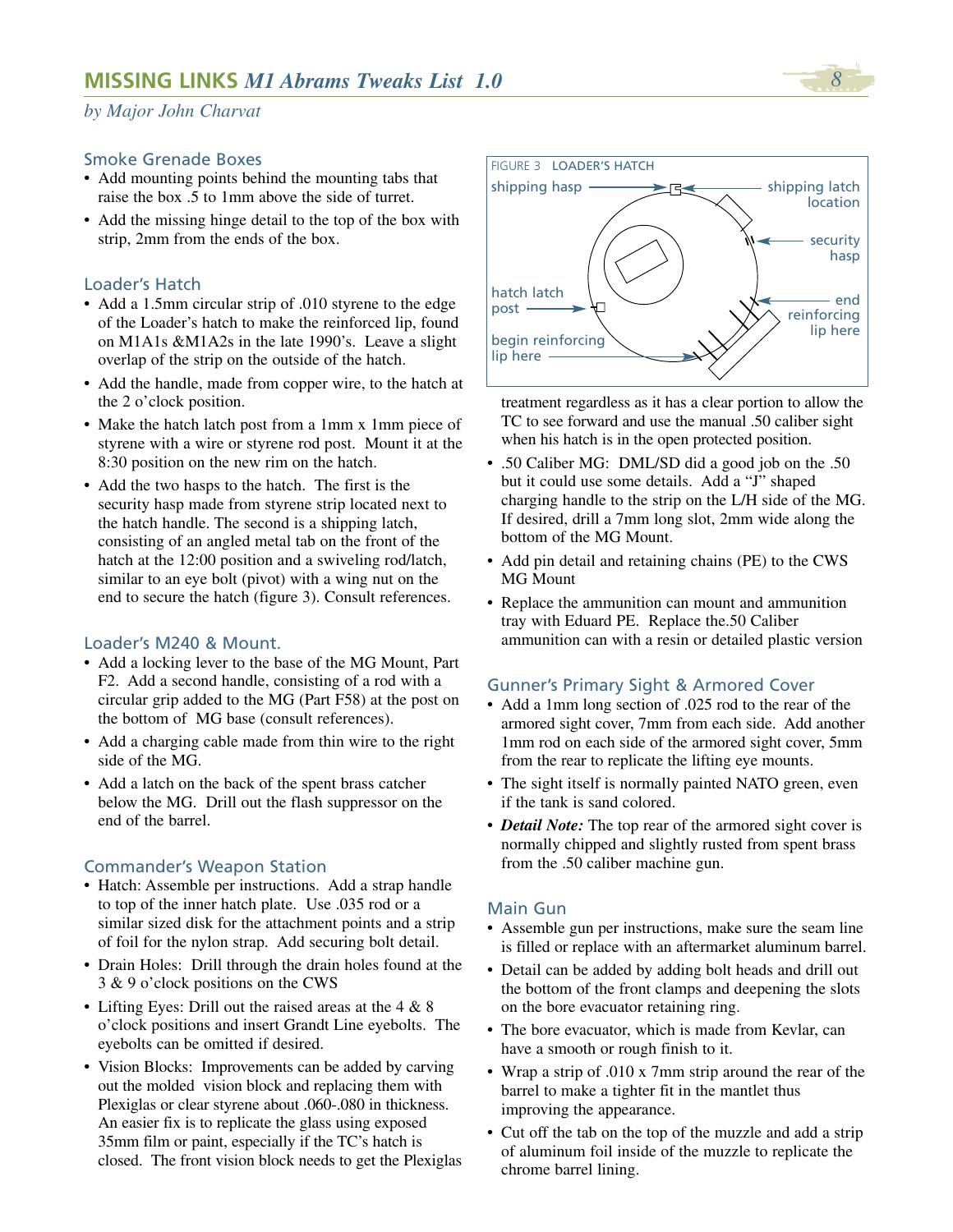

• The kit Muzzle Reference Sensor (MRS), Part F-40, is acceptable with minimal work. File the rear to a 45 degree angle and drill out the tube (if desired.) Make sure the tube is aligned with the Gunners Sight.

#### Gun Mantlet

- Assemble per instructions.
- Replace the molded bolt detail on the sides with new ones from Grandt Line, punched from styrene with a hex punch & die set, or salami sliced from hex rod.
- Add the mantlet side guards from either .005 styrene or aluminum from a soda can. Add three bolts on the top per side from the techniques described above.
- Drill holes in the two tabs above the gun receptacle as well as in Part B-11. These tabs allow the mounting of gunnery training devices above the main gun.
- Make the channel for the gunner's auxiliary sight from half a section of styrene tube, sliced lengthwise. Use drills and a round needle file to ensure the channel maintains the rounded interior shape.
- Drill out the co-axial machine gun blast tube, Part B-4 and mount. Add Part B-5 after the mantlet is glued to the turret.

#### Turret Rear/Wind Sensor

- The kit wind sensor accurately represents one of the several styles of wind sensors found on the M1 series tanks.
- Replace the stowed wind sensor mount with the one found ion the Eduard PE set.
- Replace the four fittings on the rear of the turret with the ones found in the Eduard set.

#### Radio Antennas & Mounts

- Add coils springs made from thin wire to the kit antenna bases, Part C16.
- Antennas come in two varieties. Both have a tear-drop shaped antenna safety ball on the end. Antenna tie downs consist of as metal clip and a rope, normally tied to the turret rails on the front of the turret
	- the fiberglass antenna is about 7 foot long and can be easily replicated with .030 styrene rod, sanded to a taper.
	- the metal version is about four feet long and quite flexible.
	- both antennas types are normally tied down forward during maneuvers.

#### Bustle Rack

• Perhaps the worst part on the tank, this can be completely rebuilt or just replace the rails with brass or plastic rod to a marked improvement For the gluttons for punishment, refer to the following…

- Measure the distance between the turret rails discussed above. Take Part F53, cut it along the horizontal base and add a styrene strip to allow the holes in the vertical supports for the basket rail to meet the measurements made above. The extended back brace for the basket can be used as modified or for a template to make a new one from sheet styrene.
- Make four basket rails from brass or plastic rod (.030- .035), each having a rounded 90 degree corner (make a jig to ensure four uniform rails with the proper rounded corners.)
- Add the two reinforcing rods and the jerry can holders to the bottom rail. Add expanded or PE diamond mesh on the base rail.
- Use the kit's vertical supports, after filling and sanding to remove the ejection marks. Fit them to the new or modified base, adjusting spacing once all five of the supports are fitted and the mounting points are the correct distance to mount the basket on the turret (Lots of dry fitting here…)
- Insert the rails, starting with the bottom then the top rail. Use slow curing CA or plastic cement to allow time to square up the supports and rails. Add the middle two rails and glue.
- Add a strip of .010 styrene or aluminum between the bottom and second rail to complete the bustle rack.

#### Auxiliary Power Unit

- Replace all of the bolt detail on the outside of the APU with Grandt Line bolts.
- Fabricate new top and flush access doors for the APU from .010 styrene. Add piano hinges made from .010 strip and .020 rod. The two smaller doors are raised above the surface and also made from .010 styrene
- Make new "D" shaped handles from styrene rod and stretched sprue for the access doors on the top of the APU.
- Add cabling to attach to APU connector box on the turret
- Place unit in the bustle rack
- See the pictures on the Full Metal Jacket website (http://www.kithobbyist.com/AFVInteriors/fullmetal/fu llmet.html) for more details

## **DETAILS**

#### ID Panels

• Tactical Signs. Signs used to identify/differentiate friendly tanks. They are normally geometrically shaped: square, rectangular or octagons. The markings contain numbers that identify the battalion and company (sometimes the vehicle bumper number) of the vehicle. Colors depend on units, consult references.

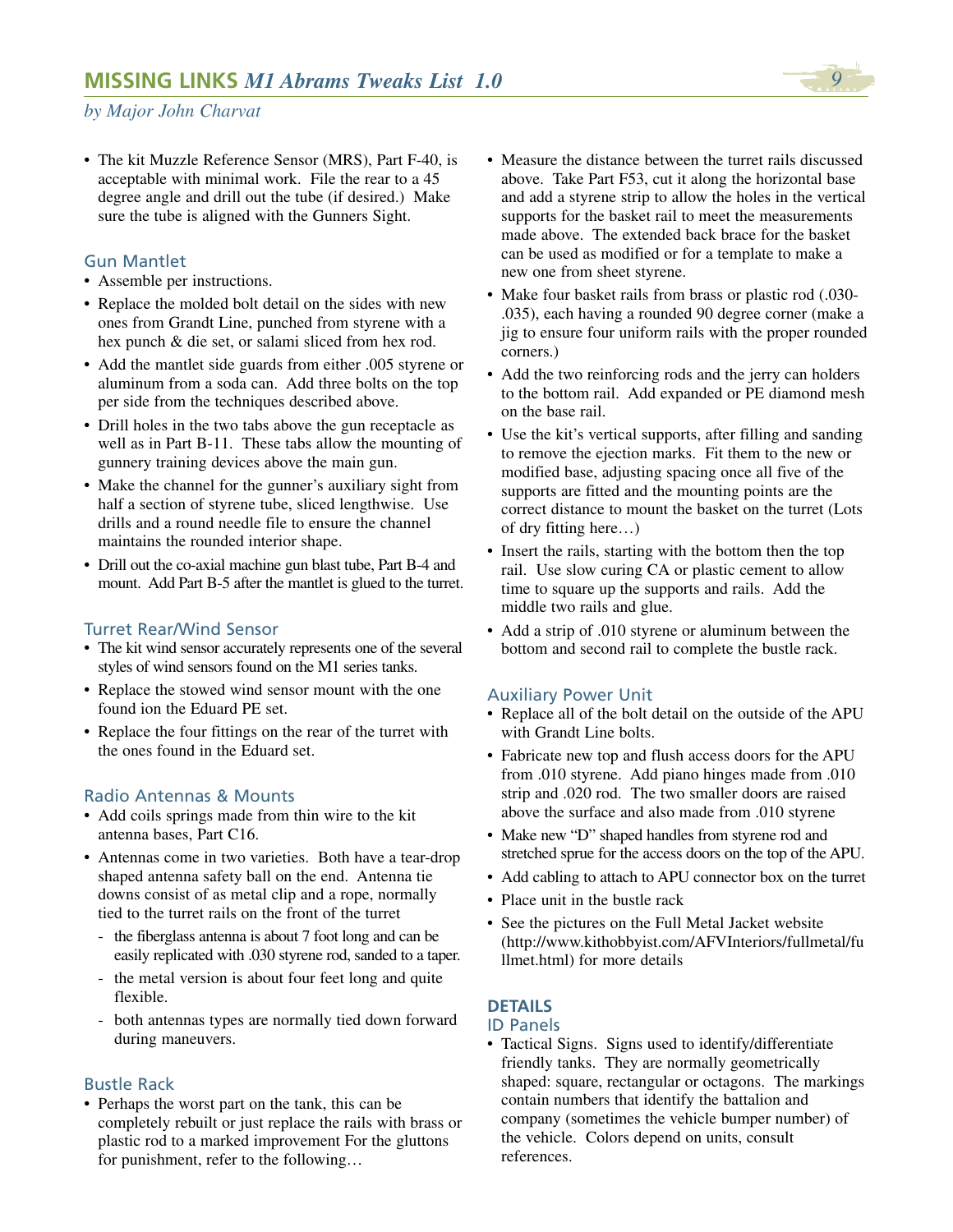

- Thermal ID Panels. Two of these corrugated panels come with the SD USMC M1A1 HA kit, however, three are usually found on a tank to prevent fratricide through the use of thermal tape on the angled surfaces. These are easily fabricated using Evergreen .100 Clapboard Siding cut into panels 21mm wide x 15mm high (6 "strips" high). Frame the sides and bottom with .010 strip. Paint NATO green with khaki strips on the angled surfaces to replicate the thermal tape.
- 20mm Storage Cans
- Two or four 20mm Ammunition Cans are normally fixed to the bustle rack for additional storage, with one outside of the first vertical support and the second between the first and second vertical support, repeat on the other side.

## Spare Road Wheels

- Storage locations vary by units. The most common is to mount the wheel either on the top of the turret on the CITV mount or forward of the CITV, using the bolts found there.
- Another option is to mount it on the turret or bustle rack rails using a M-88 track center guide.

|                  | available kits in 1/35 scale                                                            |
|------------------|-----------------------------------------------------------------------------------------|
| <b>ACADEMY</b>   |                                                                                         |
| #1345            | M1A1                                                                                    |
|                  | <b>SHANGHAI DRAGON</b>                                                                  |
| #3516            | M1A1-HA with mine plow                                                                  |
| #3524            | M1A2                                                                                    |
| #3531            | <b>USMC M1A1-HA</b>                                                                     |
| <b>ESCI</b>      |                                                                                         |
| #5021            | M1A1 Abrams Staballoy Armor,<br>actually an M1E1                                        |
| <b>TAMIYA</b>    |                                                                                         |
| #35124           | M1 Abrams                                                                               |
| #4054            | M1 Abrams (wired remote, 3 engines,<br>one turns turret, same basic kit as original M1) |
| #35156           | M1A1 Abrams 120mm                                                                       |
| #35158           | M1A1 Abrams w/Mine Plow                                                                 |
| <b>TRUMPETER</b> |                                                                                         |
| #00336           | M1A1HA w/Mine Roller Set                                                                |
| #00334           | M1A1HA Abrams                                                                           |
| #00337           | M <sub>1</sub> A <sub>2</sub> Abrams                                                    |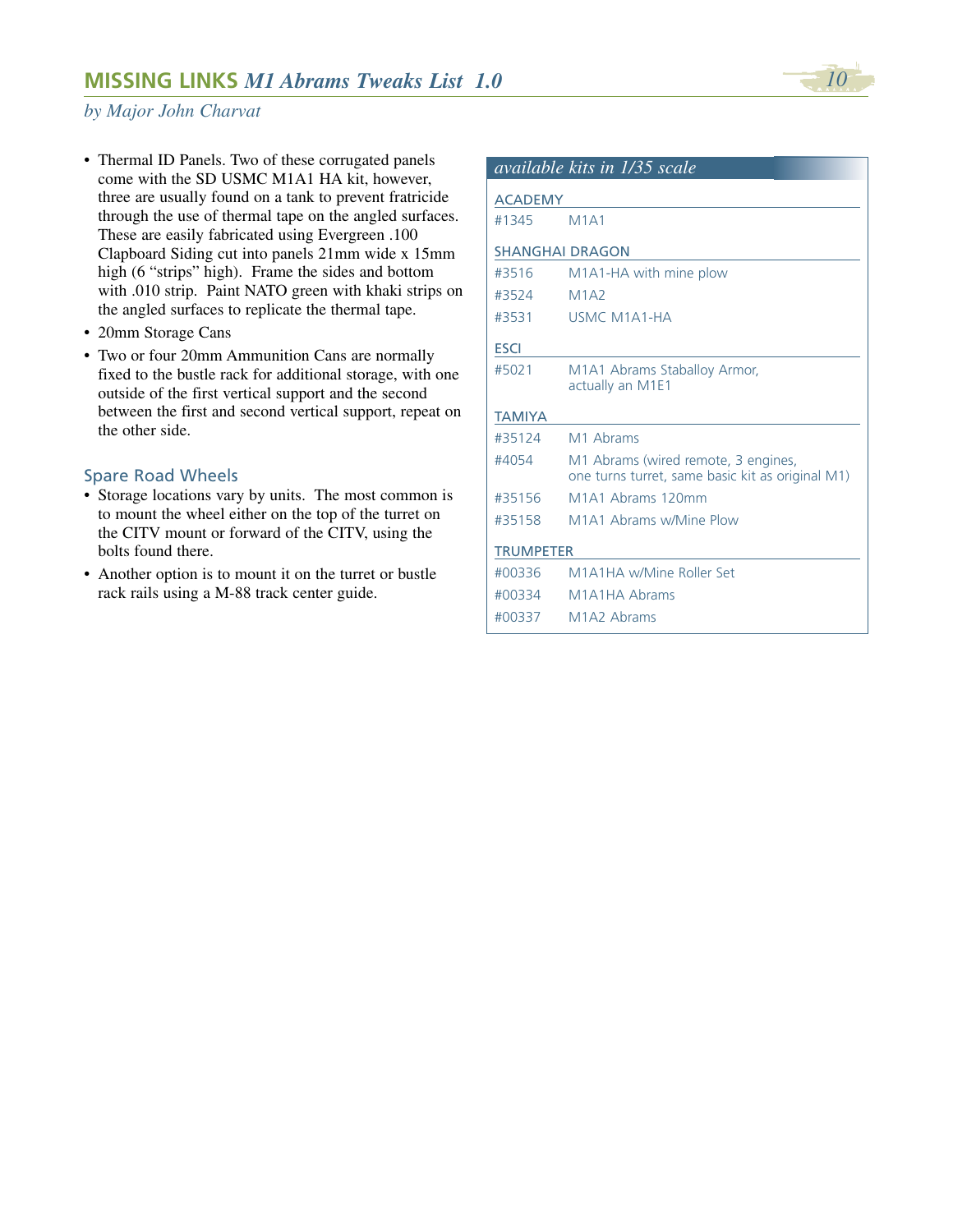#### **Trumpeter M1A2 Abrams Main Battle Tank (#00337)**

#### **HULL**

#### Lower Hull

- At the locating holes for the return rollers (parts C40 and C45) add a plate of .010 styrene 7 mm X 7mm with bolts heads in each corner and add 4mm diameter styrene or brass tube and insert kit return roller
- Drill out the holes in the return rollers
- In between the number 2 and 3 road wheel stations add a small triangle about 3-4 mm wide and 2-3 mm deep with a 3mm diameter and insert a 24-25mm (or however long to make contact with the side skirt insides) length or brass or styrene rod do the same above the number 4 and 6 road wheel stations
- Replace all roadwheels with Tamiya or DML items. The Trumpeter wheels have the poly caps molded as the center of the roadwheels and have a gap when constructed that is a major pain to fill to fill. Tamiya wheels can be ordered by the sprue number for around 10 dollars or less from Hobbylink Japan, while half the price of the kit it adds immense detail to your model.
- When the lower hull and upper hull are joined add a weld seem across the glacis plate, right where the seem from joining the hulls is about the correct place
- Add a Mud scraper. It's a simple rectangle bolted to the hull directly in front of the drive sprocket and fits above the inside teeth

# Rear Hull Plate

- Discard kit taillights and replace with separate taillights, (these lights cannot be cut out of the kit piece unfortunately, but they are available as separate pieces in Academy Humvee kits as well as DML Abrams kits and most softskins, these lights are standard issue through the US Military and are used on almost every vehicle in inventory)
- Add an .040 styrene spacer behind the taillight then add a 7mm diameter styrene or brass tube as the taillight guard
- Cut 3mm deep X 3mm long square out of the tube, on the inside right for the left side of the tank and the inside left for the right side of the tank
- DO NOT add APU (pieces D9, 10,11,12,13,14 and C38) to the hull
- DO NOT add pieces C26 and C30 and fill locator holes
- Remove the round rod on the right side next to the taillight and replace it with a hollow styrene or brass tube or just a drilled rod
- Add a conduit from the end of the rod mentioned above

to the taillight through the cut out in the taillight guard

- Add a .010 strip of styrene the length of the engine grilles ( about 59mm) that has a angle starting at 3mm at the ends on each side moving to 26mm inwards and then being straight at about 4-5mm for 8mm before angling back to 3mm at the opposite end
- Glue the above piece into place at a slight downward angle
- Under the center engine grille add a piece that runs the length of the center grille inwards to the edge of the piece you just added and add spacers on the ends to make it the proper height to meet up with the other piece
- Replace the tow pintle with suitably detailed one from another modern US vehicle kit (Tamiya)
- Drill two holes and replace the molded lumps with thin strip to make lifting rings

## Drivers Hatch

- Add a raised ring of .010 x.060 starting about 1mm in front of the raised portion of the hatch on one side to the opposite side of the hatch. Sand and file the strips to match the contours of the hatch edges, leaving a 1mm overlap on the edge of the hatch.
- Cut a notch in the styrene with a razor saw to match up with the notch in the front slope in front of the hatch
- Add square reinforcing plate behind center vision block mount. Add the hatch lock on the back of the drivers hatch, using .030 square strip. Add a small hook on the lock using copper wire (consult reference photos)
- Add vision blocks made from strip styrene. Using stretched sprue, add wiper blades to the center vision block.

# Upper Hull

- Replace kit pieces C2 with .020 rod or brass
- Add weld seams to the front plate, right where the upper hull and lower hull are joined, It is a thick but fairly neat weld seem.
- Add vertical weld seams along the rear length of the hull where the air intake angle stops and the flat engine deck begins
- Box in fire extinguisher with .030 styrene to replace kit part
- Manipulate the torsion bars so they have a forward lean, \*common with M1A1 HA and M1A2 tank as a result of heavier armor in the front hull and turret\*
- Replace the kit wheels with Tamiya offerings, the way the Trumpeter wheels are designed is terrible, the poly cap center while with acceptable detail leaves large gaps and poor fit. \*Note, the Tamiya Wheels will only fit without the poly caps inside of them\*

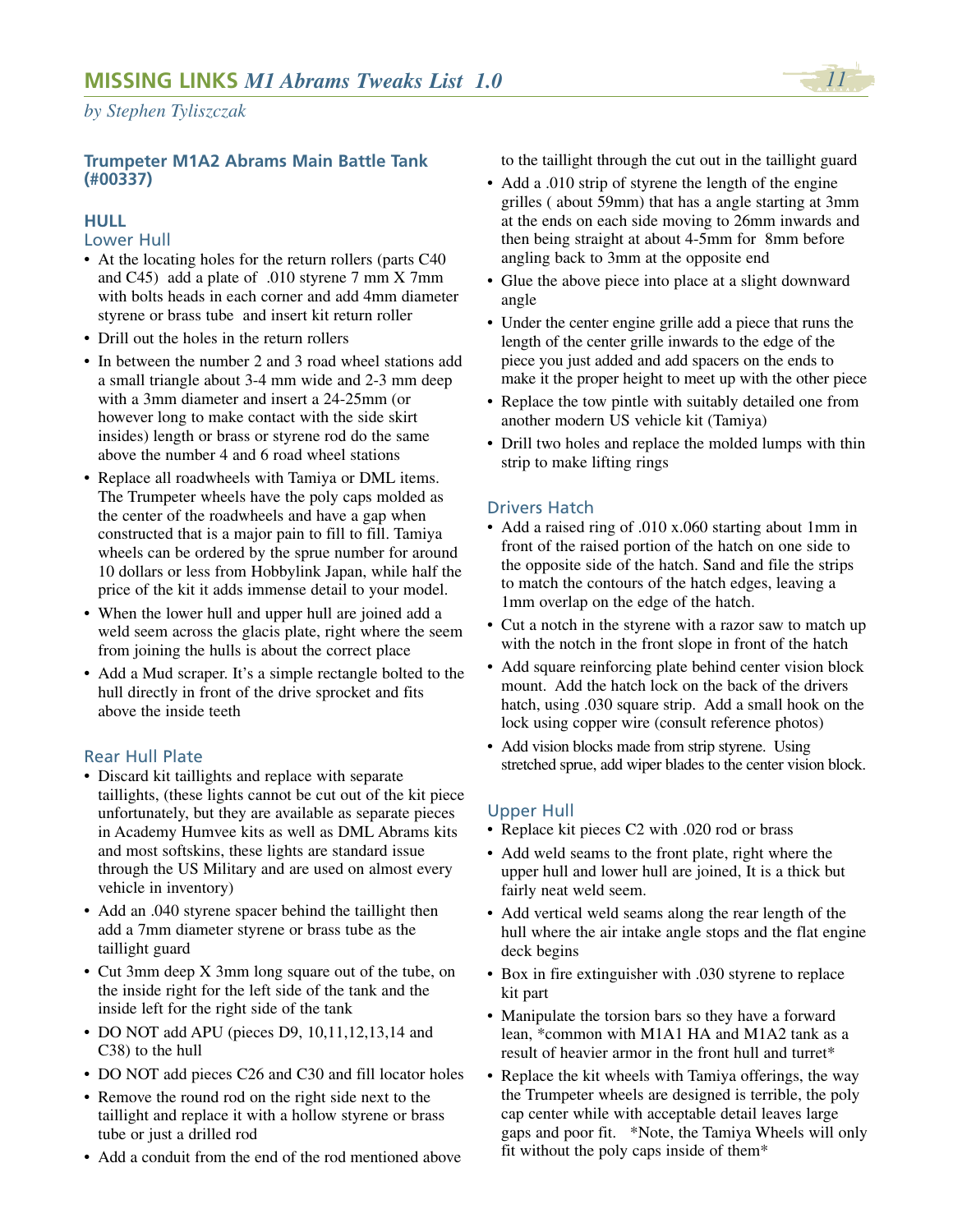- Crew heater drain drilled out \*round opening directly in front of NBC system\*
- Use styrene strip or sheet to box in the sponson stowage box, it is very simple and easy and adds a lot to the model

#### Front Fenders

- Sand off the molded on fender torsion bar springs
- Add hinges to the inside and outside of the fenders. The inside arm consists of a 5mm X 1mm of .010 strip with a slice of .035 rod to represent the hinge pin. The outside hinge is a 2mm X 1mm of .010 strip also with the slice of .035 rod.
- Make "L" shaped fender spring rests and mount on the inside of the fender, 12mm forward from the rear of the fender
- Fabricate fender retaining springs from thin wire or .020 rod
- Secure to the hull with "j" hooks made from the same material, with the hook in the "J" being of the same diameter as the fender spring rod. Drill the holes for the spring retainers 4mm from the outside edge of the hull and 2mm from the inside edge. Use CA to secure the hooks.
- *Detail Point:* tank crews will store their extra track end connectors by inserting them on the inside arms of the spring rods. This keeps them handy as well as provides a device to keep the fender (when rotated 180 degrees, under the raised fender) when conducting track maintenance.
- If desired, the "X" shaped depression can be filled to add a bit of variety to your model, one fender with the "X" and one without

#### **Headlights**

• Drill out headlights and replace them with MV lenses (LS 29). Add strip to the rear of the headlight assemblies to allow it to make contact with the cylinder.

#### Headlight Brush Guards

• The kit brush guards are terribly lacking detail and are of the older type, make new ones with .030x.060 strip in a simple "L" shape with a bolt on top of the "L"

#### **Tracks**

• Replace the kit tracks with either AFC Club "Bigfoot" tracks of ArmorTrack T-158 track. DO NOT use T-156 track also from ArmorTrack, that is the older version and is not appropriate for an M1A2

#### Side Skirts

• Assemble per instructions but add .005 strip along length

of each panel with appropriate number of bolts for weather stripping or you can use Eduard's armor fitting sets.

- Cable foot loops on front side skirt replaced with wire
- Cut off and replaced crow bar brackets with square tubing or PE
- Add plastic strip to the bottom and sides of parts the #1 Left and Right Skirt and #2 Right Skirt. These skirts have additional armor and are thicker than the rest of the skirt panels. Replace the plastic the mounting stirrups on the bottom of the # 1 skirts with fine twisted wire. Replace the square "blobs" on the top of the first side skirt with square brass tubing.
- Thin the edges of the rest of the skirt panels. In actuality, the skirts are about ? inch thick.
- Open skirt hinge points with a drill & sharp knife. Deepen the skirt joints with the back of a  $#11$  blade.
- Add upper skirt supports with plastic strip or epoxy putty. The supports are angled from the skirt to the raised tabs on the upper hull plate. Consult references for correct shapes. Add retaining pin details with slices of .035 and .047 rod. Add PE retaining chains.
- On most tanks, the #7 skirt is removed. Cut the skirt off, leaving the piano hinge intact. Drill five holes in a .010 X .030 strip of plastic. Then glue the strip to the hinge. Add two 2mm long pieces of .020 diameter rod to the rear mud flaps.

# **TURRET**

#### Turret Face

- The turret face on the left side is the worst part of this kit; there is a 4mm deficiency with the turret face. The turret face is short 4mm's and needs to be fixed; it is inherently hard to explain this so refer to the drawing for the easiest explanation (figure 4)
- The left outside side of the turret face is the incorrect one, the inside (mantlet side) is correct
- The easiest way to fix this is take the turret face and pay it face down on a sheet of .030 sheet, Mark the existing bottom edge of the turret face, then measure 4mm down along the angle of the turret side (align your ruler to the turret edge) and mark 4mm down. After you mark that and the inside edge of the turret (the mantle side) then connect the dots and you will be left with an isosceles triangle and cut it out and you have the new piece to correct the front plate.
- The left side of the turret now needs to be fixed so it matches up with the new 4mm turret face. The way to do this is identical to the way you made the triangle for the front plate.
- On the side of the turret there is a slight curve upwards about 3mm before the face of the turret, it is very slight but noticeable, the Tamiya and DML kits have this

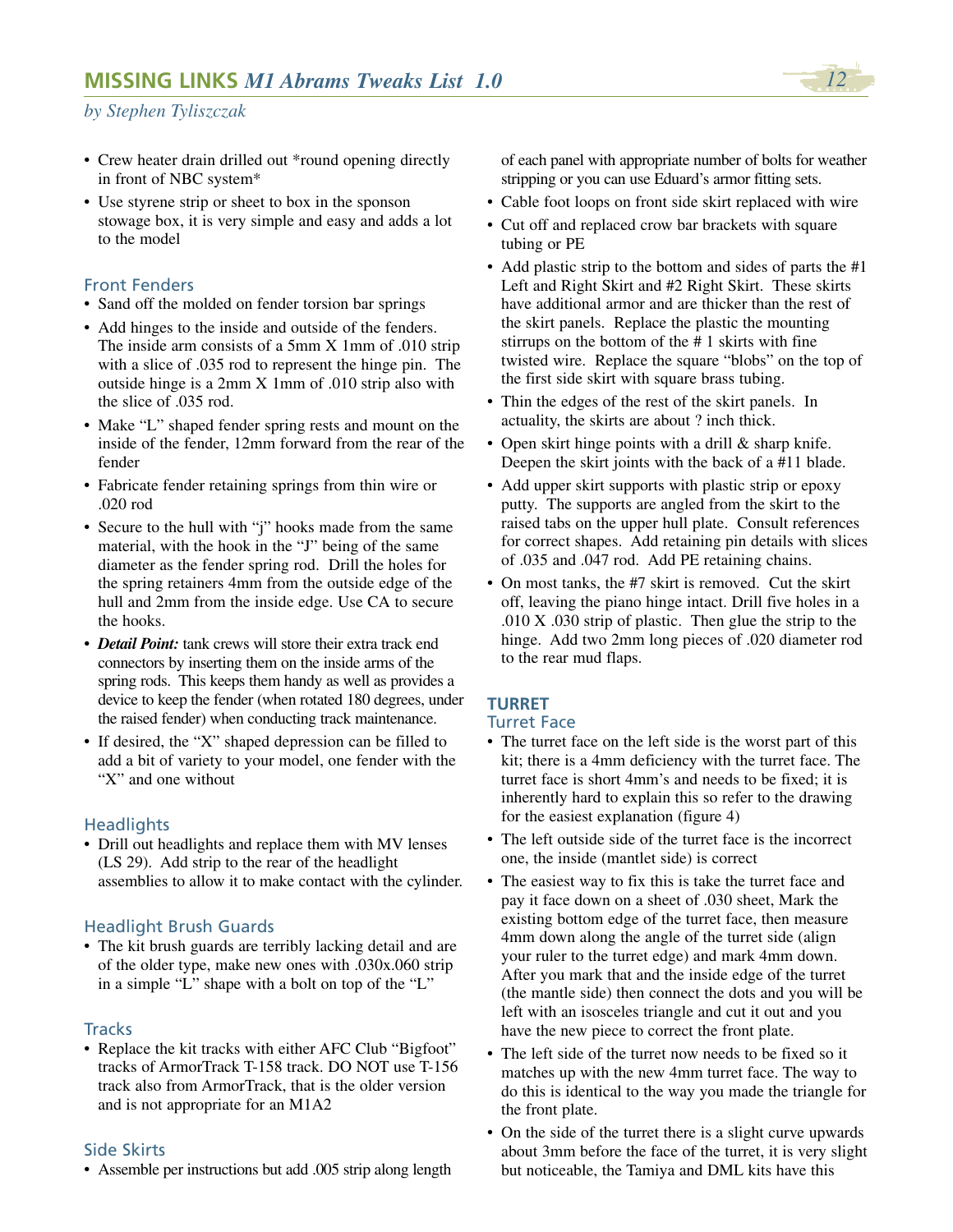

shown so you can refer to them if you have them or refer to the drawings in the list

• After you have fixed the front and the sides you have to make a piece to fit the bottom so that the underside is not hollow, this requires a lot of guesswork and sanding so cut a piece to the basic size and shape and then fill and sand until you get it to fit, remember that it is on the bottom of the turret and will rarely if ever be seen so it does not need to be perfect but should be done well on the front and side bottom edges.

#### EPLARS Mast

• On the right hand rear of the turret directly behind the turret stowage box on the SIDE of the turret there is a new mast on the M1A2. To replicate it take a piece of ? tube and the easiest solution is to take a piece from an Academy M113 kit (piece B22) and fill the hole in the center with .020 rod

#### Turret Boxes

- Ensure the boxes mount square and flush on the turret. Add .50-caliber ammunition can mount and straps as well as the turret box mounting point, both are found in the Eduard PE set.
- Add a wire loop for the upper attachment point for the ammunition can strap
- The sponson box lid handles can be replaced with the parts found in the Eduard PE set, the only drawback is that they are flat. The kit handles can be carefully cut off and repositioned as the real ones have a habit of coming unlatched if they are not locked with a padlock.
- Add padlocks if desired

#### Turret Rails

• Make all 6 turret rails from brass or styrene rod (.030- .035 diameter). Make a rounded 90 degree angle in them and insert them into pre-drilled holes in the turret and in the cutout notches in the turret boxes. Some dry fitting might be needed here as well as filling of some notches and making new notches with a file.

• Cap the ends with .010x.080 strip with the edged sanded to be rounded

#### Tow Cable Attachments

- Remove the ill shaped bulges on the front of the turret. Replace with an angled /triangular shaped slice of styrene tubing.
- Use.040 styrene rod to make "T" shaped forward attachment point.
- Make five cup shaped mounting clips per side from aluminum or plastic, 1mm wide, mounting the first one 15mm from the front attachment, below the turret box, and then 10mm apart there after. Another option is to use the clips that come with the Eduard PE set
- The rear cable retainer is a "C" shaped sleeve, 3mm long, to allow the tow cable end to slide into it to secure the cable on the turret.

#### Smoke Grenade Boxes

- Add mounting points behind the mounting tabs that raise the box .5 to 1mm above the side of turret.
- Add the missing hinge detail to the top of the box with strip, 2mm from the ends of the box.

#### Loader's Hatch

- Add a 1.5mm circular strip of .010 styrene to the edge of the Loader's hatch to make the reinforced lip, found on M1A1s &M1A2s in the late 1990's. Leave a slight overlap of the strip on the outside of the hatch.
- Add the handle, made from copper wire, to the hatch at the 2 o'clock position.
- Make the hatch latch post from a 1mm x 1mm piece of styrene with a wire or styrene rod post. Mount it at the 8:30 position on the new rim on the hatch.

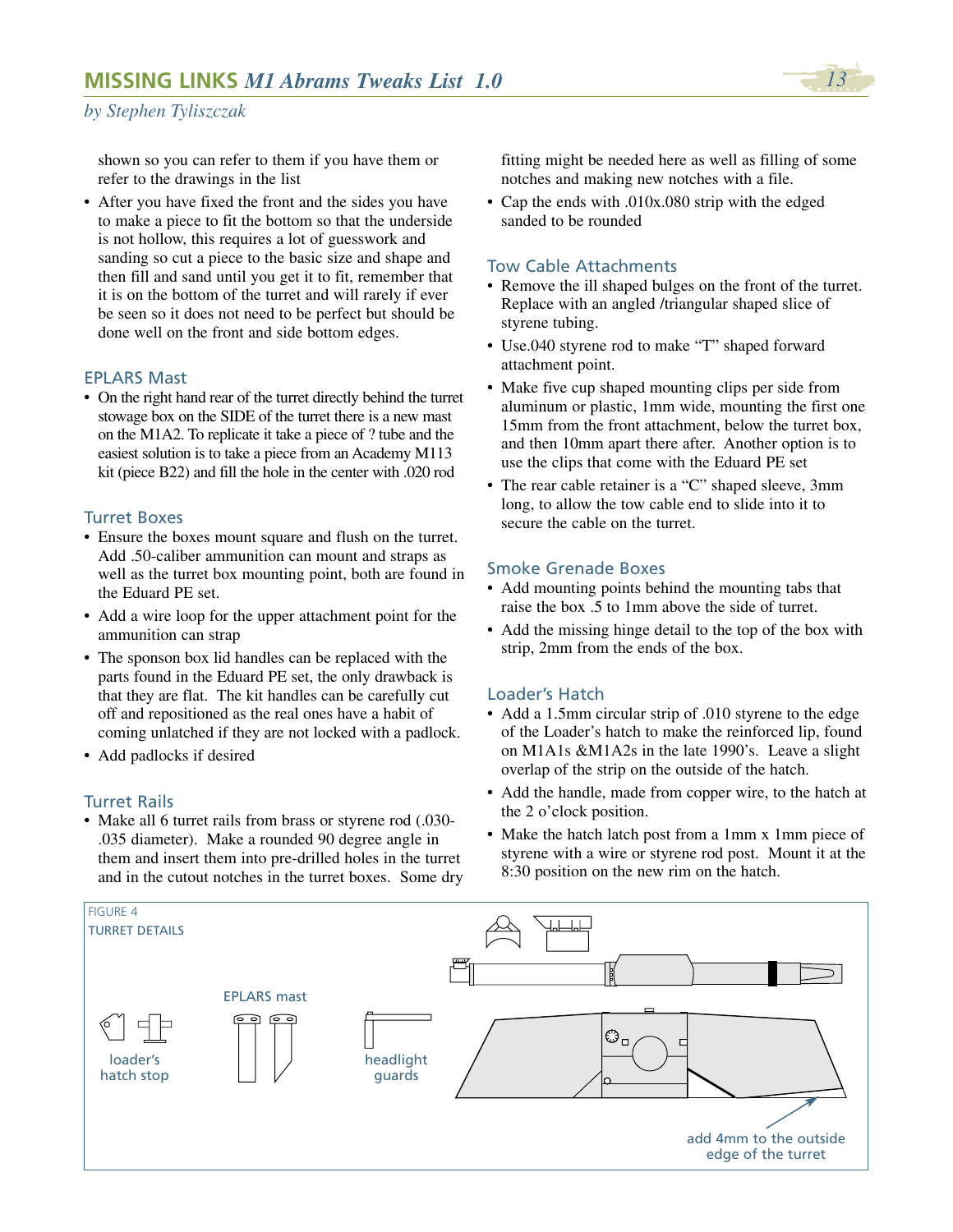

• Add the two hasps to the hatch. The first is the security hasp made from styrene strip located next to the hatch handle. The second is a shipping latch, consisting of an angled metal tab on the front of the hatch at the 12:00 position and a swiveling rod/latch, similar to an eye bolt (pivot) with a wing nut on the end to secure the hatch (consult references).

#### Loader's M240 & Mount

- Add a locking lever to the base of the MG Mount,. Add a second handle, consisting of a rod with a circular grip added to the MG at the post on the bottom of MG base (consult references).
- Add a charging cable made from thin wire to the right side of the MG.
- Add a latch on the back of the spent brass catcher below the MG. Drill out the flash suppressor on the end of the barrel.

#### Improved Commander's Weapon Station

- Hatch: Assemble per instructions. Add a strap handle to top of the inner hatch plate. Use .035 rod or a similar sized disk for the attachment points and a strip of foil for the nylon strap. Add securing bolt detail.
- Replace part F14 with a new vision block made to match the rest of the ICWS vision blocks
- Fill all indentations in the tops of the vision blocks, they are way oversize and can be replaced if desired with a very small drill
- Vision Blocks: Improvements can be added by carving out the molded vision block and replacing them with Plexiglas or clear styrene about .060-.080 in thickness. An easier fix is to replicate the glass using exposed 35mm film or paint, especially if the TC's hatch is closed.
- Replace the ammunition can mount and ammunition tray with Eduard PE.
- Replace the.50 Caliber ammunition can with a resin or detailed plastic version

#### Gunner's Primary Sight & Armored Cover

- Add a 1mm long section of .025 rod to the rear of the armored sight cover, 7mm from each side. Add another 1mm rod on each side of the armored sight cover, 5mm from the rear to replicate the lifting eye mounts.
- The sight itself is normally painted NATO green, even if the tank is sand colored.
- *Detail Note:* The top rear of the armored sight cover is normally chipped and slightly rusted from spent brass from the .50 caliber machine gun.

#### Main Gun

- Assemble gun per instructions, make sure the seam line is filled or replace with an aftermarket aluminum barrel or replace forward part of the barrel with rod, if you choose the latter follow these instructions:
- Detail can be added by adding bolt heads and drill out the bottom of the front clamps and deepening the slots on the bore evacuator retaining ring.
- The bore evacuator, which is made from Kevlar, can have a smooth or rough finish to it.
- Replace the muzzle piece C62 with appropriately sized styrene or brass/aluminum rod
- Laminate two pieces of .030 or a piece of .060 sheet and cut a rectangle and using a round file, file a round channel into one side so it will fit the new muzzle, this is the mount for the Muzzle Reference sensor
- Add a strip of aluminum foil inside of the muzzle to replicate the chrome barrel lining.
- The kit Muzzle Reference Sensor (MRS), Part C60, is acceptable with minimal work. File the rear to a 45 degree angle and drill out the tube (if desired.) Make sure the tube is aligned with the Gunners Sight or using the drawings made in this list scratchbuild a new one

#### Gun Mantlet

- Assemble per instructions.
- Replace the molded bolt detail on the sides with new ones from Grandt Line, punched from styrene with a hex punch & die set, or salami sliced from hex rod.
- Add the mantlet side guards from either .005 styrene or aluminum from a soda can. Add three bolts on the top per side from the techniques described above.
- Replace part D1 with a piece of .020x.060
- Drill two holes into the above mentioned part and single holes into parts C25. These tabs allow the mounting of gunnery training devices above the main gun.
- Make the channel for the gunner's auxiliary sight from half a section of styrene tube, sliced lengthwise. Use drills and a round needle file to ensure the channel maintains the rounded interior shape.
- Drill out the co-axial machine gun blast tube, Part C21 and mount.
- Cut off the debris cover from part C19 and replace with a piece of .005 styrene or brass, it is possible to salvage the existing hinged by careful slicing with a razor blade

# Turret Rear/Wind Sensor

• The kit wind sensor accurately represents one of the several styles of wind sensors found on the M1 series tanks.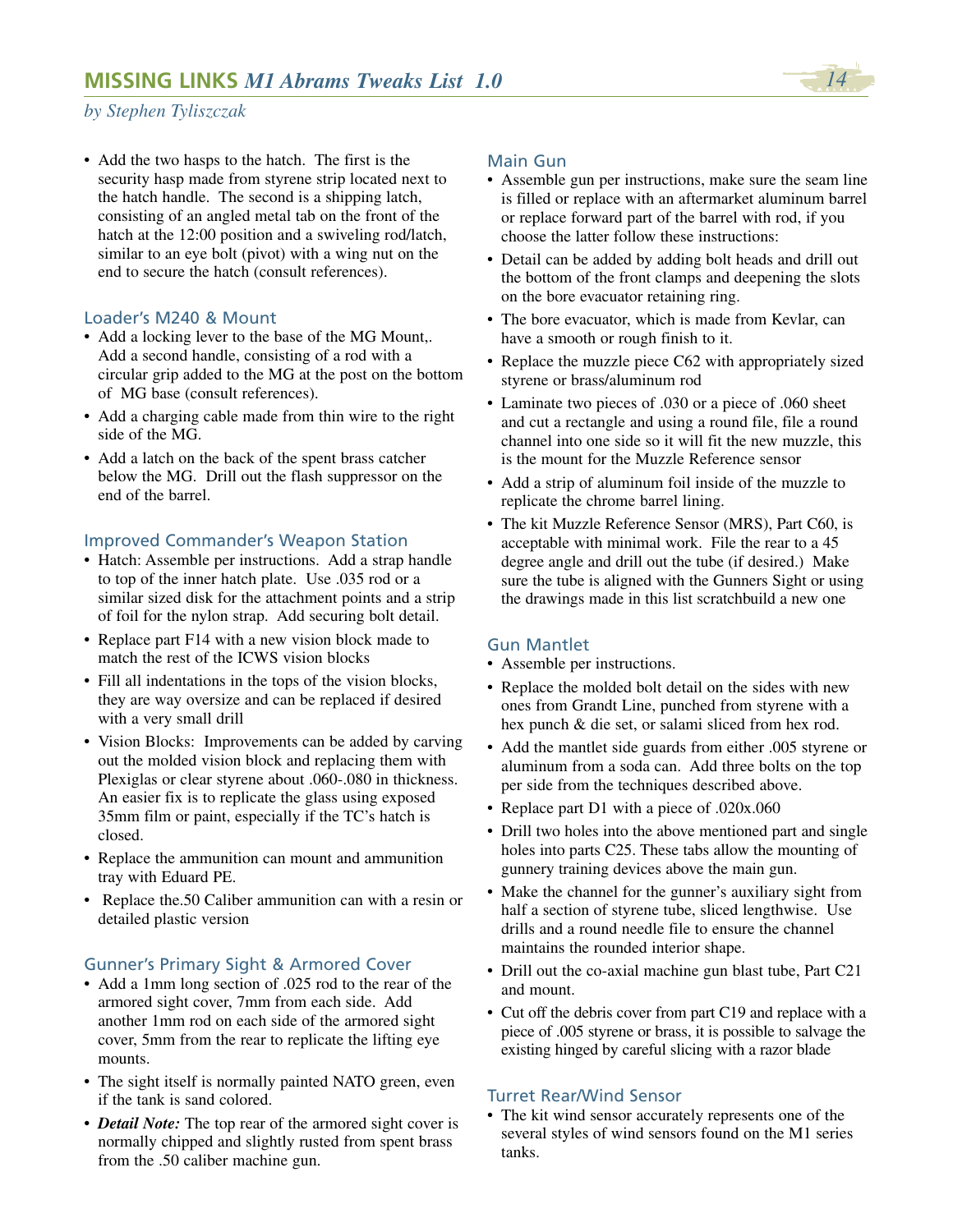• Replace the stowed wind sensor mount with the one found ion the Eduard PE set.

## Radio Antennas & Mounts

- Add coils springs made from thin wire to the kit antenna bases, Part C24.
- Antennas come in two varieties. Both have a tear-drop shaped antenna safety ball on the end. Antenna tie downs consist of as metal clip and a rope, normally tied to the turret rails on the front of the turret
	- the fiberglass antenna is about 7 foot long and can be easily replicated with .030 styrene rod, sanded to a taper.
	- the metal version is about four feet long and quite flexible.
	- both antennas types are normally tied down forward during maneuvers.

## Bustle Rack

- Make four basket rails from brass or plastic rod (.030- .035), each having a rounded 90 degree corner (make a jig to ensure four uniform rails with the proper rounded corners.)
- Add expanded or PE diamond mesh on the base rail.
- Make sure that there is no visible gap between parts D30 and D21/33
- Use strip to fill in the gap made when you glue the top two rails to part D17/35

#### Blowout panels

- The blowout panels on the M1A2, Piece C43, have three disks on them in a V Pattern, the tops of these disks have protrusions on them which need to be sanded off and the disks sanded smooth
- Add weld seems around the disks, this is best done by letting solvent cement such as Tenax flow around them and then add the welds with a knife blade, pointed file end, etc..
- On the left blowout panel take a piece of .060 strip about 4mm tall and file/sand an angle to one end leaving 4mm along the top
- Drill a hole into the piece and insert a piece of .030 rod about 5-6mm long with the sides even on both sides
- Attach the piece to a small square about 3-4mm and attach directly to the right of the disk closest to the loaders hatch

#### Auxiliary Power Unit

• Auxiliary Power Unit: the Trumpeter APU (called Toolbox A) is under scale and has crude detail

- Replace the Trumpeter APU (pieces F20 through F26) with either a DML APU or a resin Legends replacement. The following lists will improve any of them
- Replace all of the bolt detail on the outside of the APU with Grandt Line bolts.
- Fabricate new top and flush access doors for the APU from .010 styrene. Add piano hinges made from .010 strip and .020 rod. The two smaller doors are raised above the surface and also made from .010 styrene
- Make new "D" shaped handles from styrene rod and stretched sprue for the access doors on the top of the APU.
- Add cabling to attach to APU connector box on the turret
- Place unit in the bustle rack
- See the pictures on the Full Metal Jacket website (http://www.kithobbyist.com/AFVInteriors/fullmetal/fu llmet.html) for more details

## **DETAILS**

#### ID Panels

- Tactical Signs. Signs used to identify/differentiate friendly tanks. They are normally geometrically shaped: square, rectangular or octagons. The markings contain numbers that identify the battalion and company (sometimes the vehicle bumper number) of the vehicle. Colors depend on units, consult references.
- Thermal ID Panels. Two of these corrugated panels come with the SD USMC M1A1 HA kit, however, three are usually found on a tank to prevent fratricide through the use of thermal tape on the angled surfaces. These are easily fabricated using Evergreen .100 Clapboard Siding cut into panels 21mm wide x 15mm high (6 "strips" high). Frame the sides and bottom with .010 strip. Paint NATO green with khaki strips on the angled surfaces to replicate the thermal tape.

#### 20mm Storage Cans

• Two or four 20mm Ammunition Cans are normally fixed to the bustle rack for additional storage, with one outside of the first vertical support and the second between the first and second vertical support, repeat on the other side.

#### Spare Road Wheels

- Storage locations vary by units. The most common is to mount the wheel either forward of the CITV, using the bolts found there or on the turret rails using a guide horn
- Another option is to mount it on the turret or bustle rack rails using a M-88 track center guide.
- A red jerry can or two is usually carried to the left of the APU, these have diesel fuel and are strictly for the APU.

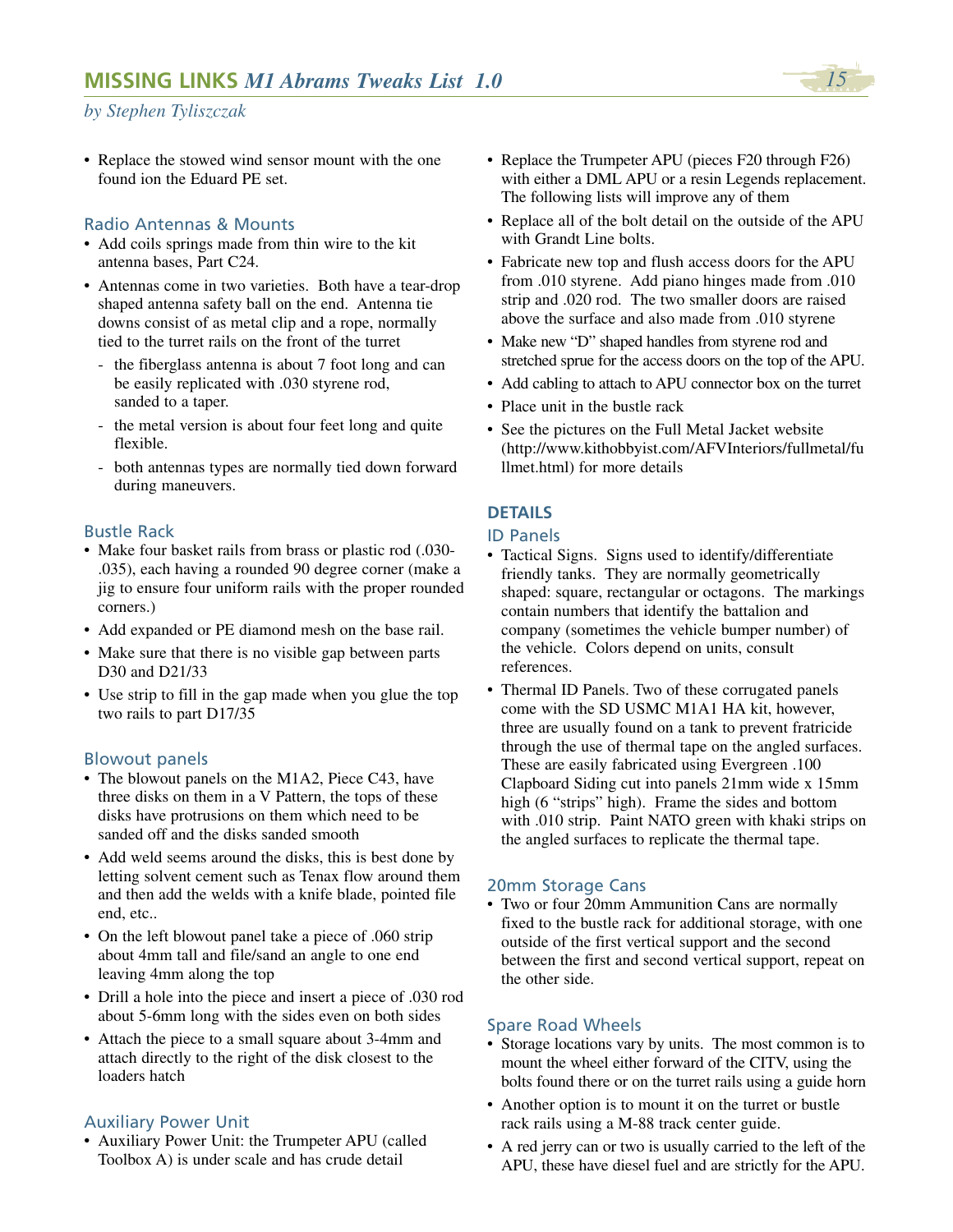#### *further reading*

#### BOOKS

*TM 9-2350-264-10-1*. Operator's Manual, Operator Controls, PMCS, and Operation Under Usual Conditions for Tank, Combat, Full-Tracked: 120-mm Gun, M1A1 General Abrams. 25 September 1990.

*M1 Abrams in Action*, Armor #26, Squadron Signal Publications, Jim Mesko, 1989

*M1 Abrams Main Battle Tank*, 1982-92, Osprey New Vanguard, Steve Zaloga/Peter Sarson, 1997

*Tank War-Central Front NATO vs Warsaw Pact*, Osprey Elite Series, Steve Zaloga, 1989

*War Machines No.6*: M1-M1IP-M1A1 Abrams Main Battle Tank, Verlinden Productions, 1991

*Warmachines No 8*: A Gulf War Eyewitness Report, Verlinden Productions 1991

*Tanks Illustrated No. 8*: US Battle Tanks Today

*Mini Color Series M1A1/A2 Abrams*, Concord Publications Company, Walter Bohm, 1999

*3rd Brave Rifles In The Storm*, Concord Publications Company, Chris Mrosko, 1992

*Blitzkrieg In The Gulf, Armor of the 100 Hour War*, Concord Publications Company, Yves Debay, 1991

*100 Days, 100 Hours "Phantom Brigade In the Gulf War"*, Concord Publications Company, Edgar A. Stitt, 1991

*Operation Desert Shield prelude to "Desert Storm"*, Concord Publications Company, Yves Debay and Michael Green, 1991

*USAEUR, The United States Army In Europe*, Concord Publications Company, Michael Jerchel, 1992

*Armor of The West, NATO's AFNORTH & NORTHAG*, Concord Publications Company, Yves Debay, 1992

*National Training Center, Ultimate In Land Warfare Training*, Concord Publications Company, Greg Stewart, 1992

*Peace By Force, Elite Forces of the IFOR*, Concord Publications Company, Yves Debay & James Hill, 1997

*Special Ops, Journal of the Elite Forces, Volume 7, Kosovo Special*, Concord Publications Company, Yves Debay & Carl Schulze, 1999

*M1 Abrams Main Battle Tank, The Combat and Development History of the General Dynamics M1 and M1A1 Tanks*, Motorbooks International, Mil Tech Series, Michael Green, 1992

*Museum Ordnance special #9, Abrams Main Battle Tank M1A1 and M1A2*, Darlington Productions, Inc., Glen Broman, 1996

*Hunnicut M1* Book, Vol. 1 & 2.

*Ground War Desert Storm, #612*2, Squadron Productions, Jim Mesko, 1991

*USAREUR, Landpower #300*3, Presidio Press, Skinner,1989

*US Marine Corps*, Presidio Press, Hans Halberstadt,1993 *The Armored Fist* Time Life Books

| <b>AFV CLUB</b>           |                                                                                                                                   |
|---------------------------|-----------------------------------------------------------------------------------------------------------------------------------|
| #AF3512                   | M1A1 & A2 Track Workable                                                                                                          |
|                           | <b>ARMOR TRACK MODELS</b>                                                                                                         |
| #TK-02                    | T-156 Rubber Cheveron Track, Workable<br>with resin Idler wheels and Drive Sprockets<br>and Retainer Ring (these are for K1/K1A1) |
| #TK-03                    | T-158 Rubber Block Track, workable with<br>resin Idlers and Drive Sprockets and<br>Retainer Ring for M1                           |
| <b>DRAGON</b>             |                                                                                                                                   |
| #3804                     | Track Width Mine Plow                                                                                                             |
| <b>EDUARD</b>             |                                                                                                                                   |
| #35259                    | M1A2 Abrams Detail Set                                                                                                            |
| #35346                    | M1A1 Abrams Armor Fittings                                                                                                        |
| #35057                    | M1A1 Abrams Detail Set                                                                                                            |
| #35333                    | M <sub>1</sub> A <sub>1</sub> Abrams (TA)                                                                                         |
| <b>LEGEND PRODUCTIONS</b> |                                                                                                                                   |
| #LF1029                   | M1 Accessory Set                                                                                                                  |
| <b>MODEL POINT</b>        |                                                                                                                                   |
|                           | #MP3559-1 120mm M256 Turned Aluminum Barrel                                                                                       |
|                           | <b>MODEL VALLEY/LEGEND PRODUCTIONS</b>                                                                                            |
| MV #001<br>LP #LF1028     | M1 Tank Engine Set                                                                                                                |
|                           | <b>ON THE MARK MODELS</b>                                                                                                         |
| #AR-3555                  | Modern US Handles                                                                                                                 |
| <b>ROYAL MODELS</b>       |                                                                                                                                   |
| #022                      | US M1A1 Abrams Micro Detail Set                                                                                                   |
|                           | <b>VERLINDEN PRODUCTIONS</b>                                                                                                      |
| #621                      | M1 Abrams Update & Interior Set                                                                                                   |
|                           | Sheet #508 M-1 Abrams Tank Markings                                                                                               |

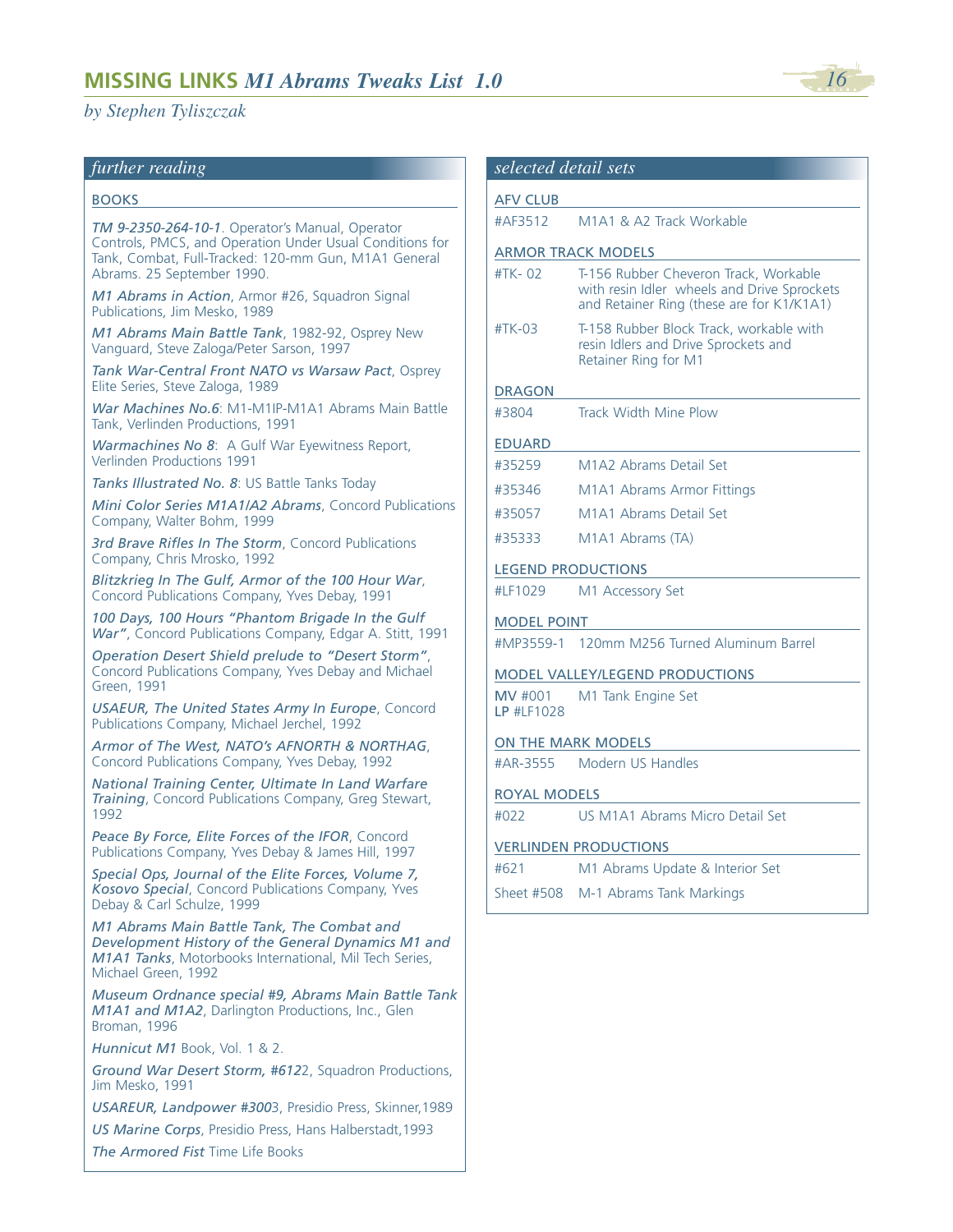

#### **Review for Eduard's M1-A1 Abrams Detail Set (#35057) for the Academy M1 Kit (#1345)**  by Pete Beccera

The PE set includes 46 pieces, not including duplicated parts like the sprocket retainers or various handles. Hull details include driver's vision block wipers, fuel cap handles, access plate handles, and other various hull handles and back deck bolt-down details. Also included are NBC over pressurization system details, taillight guards and the fire suppression T-pull handle.

Turret details for the loader's hatch include the latch,

skate ring, M240 mount, ammo mount, periscope detail and the handle. Cupola detail includes the latch, periscope guards, lifting rings, ammo mount, .50 cal sleeve and hot barrel handle. Gunner's primary sight details include the doghouse doors and hinges. Additional turret details are tow cable mounts, sponson box handles, smoke grenade launcher mount, and spare .50 cal ammo racks.

## **Review for Verlinden Productions' M1 Abrams Update & Interior Set (#621)**  by Matthew Malagorski

This is a very comprehensive, well detailed and cast set that can be used to detail the poor Minicraft/Academy M1A1 kit, as well as, either the original Tamiya M1, or M1A1 kits.

The set can be used to convert Tamiya's original M1 kit to make an IPM1, or to detail the kit's listed above. Highly recommended if you can find one.

#### Kit Components

40 cast resin, 52 photo etch, 1 length copper wire, 2 pieces plastic tubing, 3 page instruction sheet with assembly diagrams and painting instructions

#### Recommended Kit

Academy, also possibly Tamiya M1 or M1A1

#### **Status**

Currently out of production.

#### Resin Parts breakdown

*•* 10 Resin parts for the turret interior that includes all equipment visible through the open hatches

- *•* 9 Resin parts for the Driver's compartment
- *•* 9 Resin parts for the Batteries and Replacement Battery Covers
- *•* 9 Resin parts for highly detailed complete replacement M2HB and M240 machine guns
- *•* 3 Resin parts to make up a CLAMS Unit and External **APU**

#### Photo Etch Parts breakdown

- *•* 2 Photo etch parts for the turret interior
- 10 Photo etch parts for the machine gun mounts
- *•* 22 Photo etch parts for the turret basket
- *•* 2 Photo Etch parts for the smoke grenade launcher mounts
- *•* 2 Photo Etch parts for the Commander's hatch
- *•* 2 Photo Etch parts for the Loader's machine gun ring
- *•* 6 Photo Etch parts for the CLAMS mounting brackets
- *•* 6 Photo Etch parts for the upper oil cooler doors